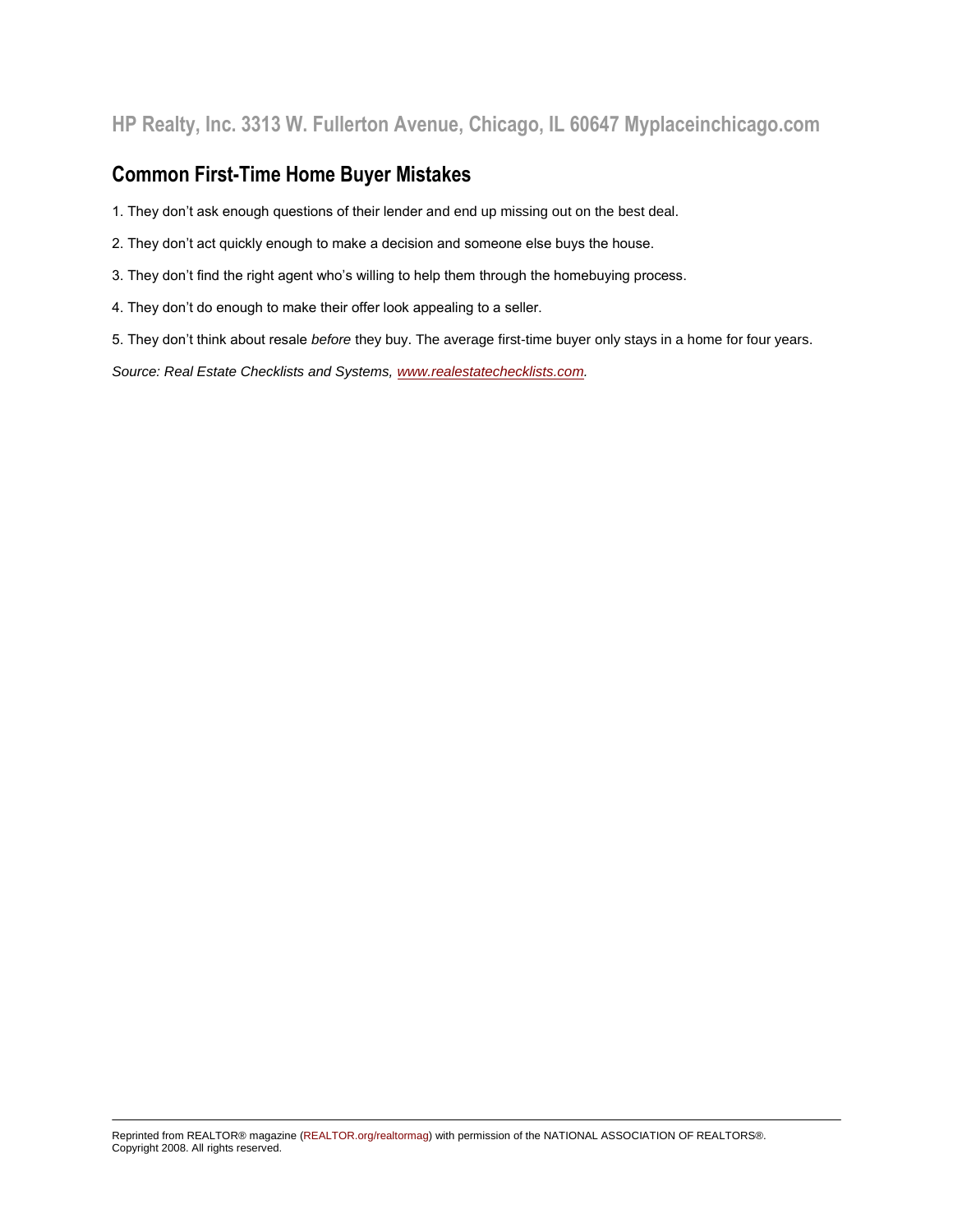### **Lender Checklist: What You Need for a Mortgage**

- □ W-2 forms or business tax return forms if you're self-employed for the last two or three years for every person signing the loan.
- □ Copies of at least one pay stub for each person signing the loan.
- □ Account numbers of all your credit cards and the amounts for any outstanding balances.
- □ Copies of two to four months of bank or credit union statements for both checking and savings accounts.
- □ Lender, loan number, and amount owed on other installment loans, such as student loans and car loans.
- □ Addresses where you've lived for the last five to seven years, with names of landlords if appropriate.
- □ Copies of brokerage account statements for two to four months, as well as a list of any other major assets of value, such as a boat, RV, or stocks or bonds not held in a brokerage account.
- □ Copies of your most recent 401(k) or other retirement account statement.
- □ Documentation to verify additional income, such as child support or a pension.
- □ Copies of personal tax forms for the last two to three years.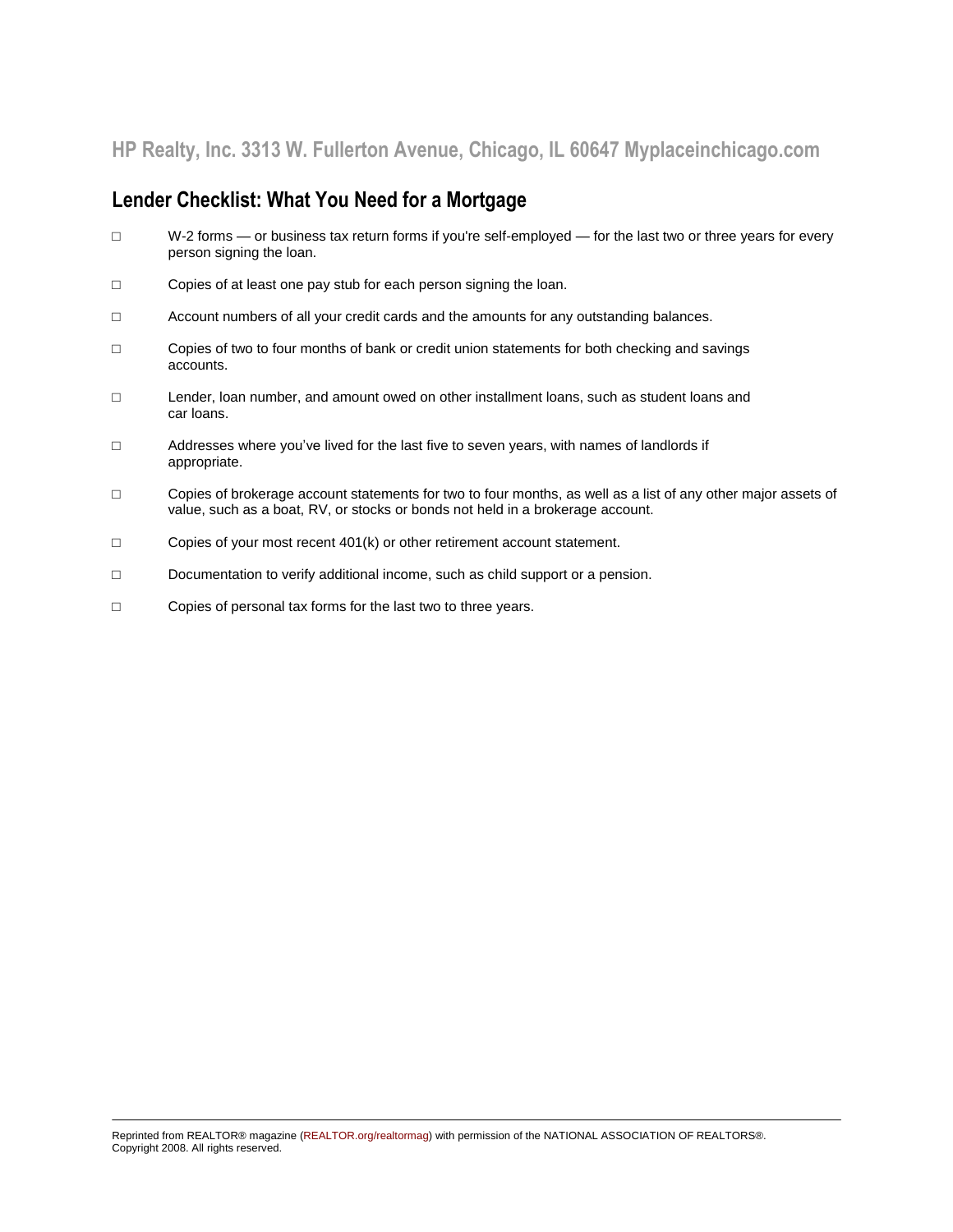### **Specialty Mortgages: Risks and Rewards**

In high-priced housing markets, it can be difficult to afford a home. That's why a growing number of home buyers are forgoing traditional fixed-rate mortgages and standard adjustable-rate mortgages and instead opting for a specialty mortgage that lets them "stretch" their income so they can qualify for a larger loan.

But before you choose one of these mortgages, make sure you understand the risks and how they work.

Specialty mortgages often begin with a low introductory interest rate or payment plan — a "teaser"— but the monthly mortgage payments are likely to increase a lot in the future. Some are "low documentation" mortgages that come with easier standards for qualifying, but also higher interest rates or higher fees. Some lenders will loan you 100 percent or more of the home's value, but these mortgages can present a big financial risk if the value of the house drops.

#### **Specialty Mortgages Can:**

- Pose a greater risk that you won't be able to afford the mortgage payment in the future, compared to fixed rate mortgages and traditional adjustable rate mortgages.
- Have monthly payments that increase by as much **as 50 percent or more** when the introductory period ends.
- Cause your loan balance (the amount you still owe) to get larger each month instead of smaller.

#### **Common Types of Specialty Mortgages:**

- **Interest-Only Mortgages:** Your monthly mortgage payment only covers the interest you owe on the loan for the first 5 to 10 years of the loan, and you pay nothing to reduce the total amount you borrowed (this is called the "principal"). After the interest-only period, you start paying higher monthly payments that cover both the interest and principal that must be repaid over the remaining term of the loan.
- **Negative Amortization Mortgages:** Your monthly payment is less than the amount of interest you owe on the loan. The unpaid interest gets added to the loan's principal amount, causing the total amount you owe to increase each month instead of getting smaller.
- **Option Payment ARM Mortgages:** You have the option to make different types of monthly payments with this mortgage. For example, you may make a minimum payment that is less than the amount needed to cover the interest and increases the total amount of your loan; an interest-only payment, or payments calculated to pay off the loan over either 30 years or 15 years.
- **40-Year Mortgages:** You pay off your loan over 40 years, instead of the usual 30 years. While this reduces your monthly payment and helps you qualify to buy a home, you pay off the balance of your loan much more slowly and end up paying much more interest.

#### **Questions to Consider Before Choosing a Specialty Mortgage:**

- How much can my monthly payments increase and how soon can these increases happen?
- Do I expect my income to increase or do I expect to move before my payments go up?
- Will I be able to afford the mortgage when the payments increase?
- Am I paying down my loan balance each month, or is it staying the same or even increasing?
- Will I have to pay a penalty if I refinance my mortgage or sell my house?
- What is my goal in buying this property? Am I considering a riskier mortgage to buy a more expensive house than I can realistically afford?

Be sure you work with a REALTOR® and lender who can discuss different options and address your questions and concerns!

*Learn about the NATIONAL ASSOCIATION OF REALTORS® Housing Opportunity Program at [www.REALTOR.org/housingopportunity.](http://www.realtors.org/housingopportunity) For more information on predatory mortgage lending practices, visit the Center for Responsible Lending at www.responsiblelending.org.*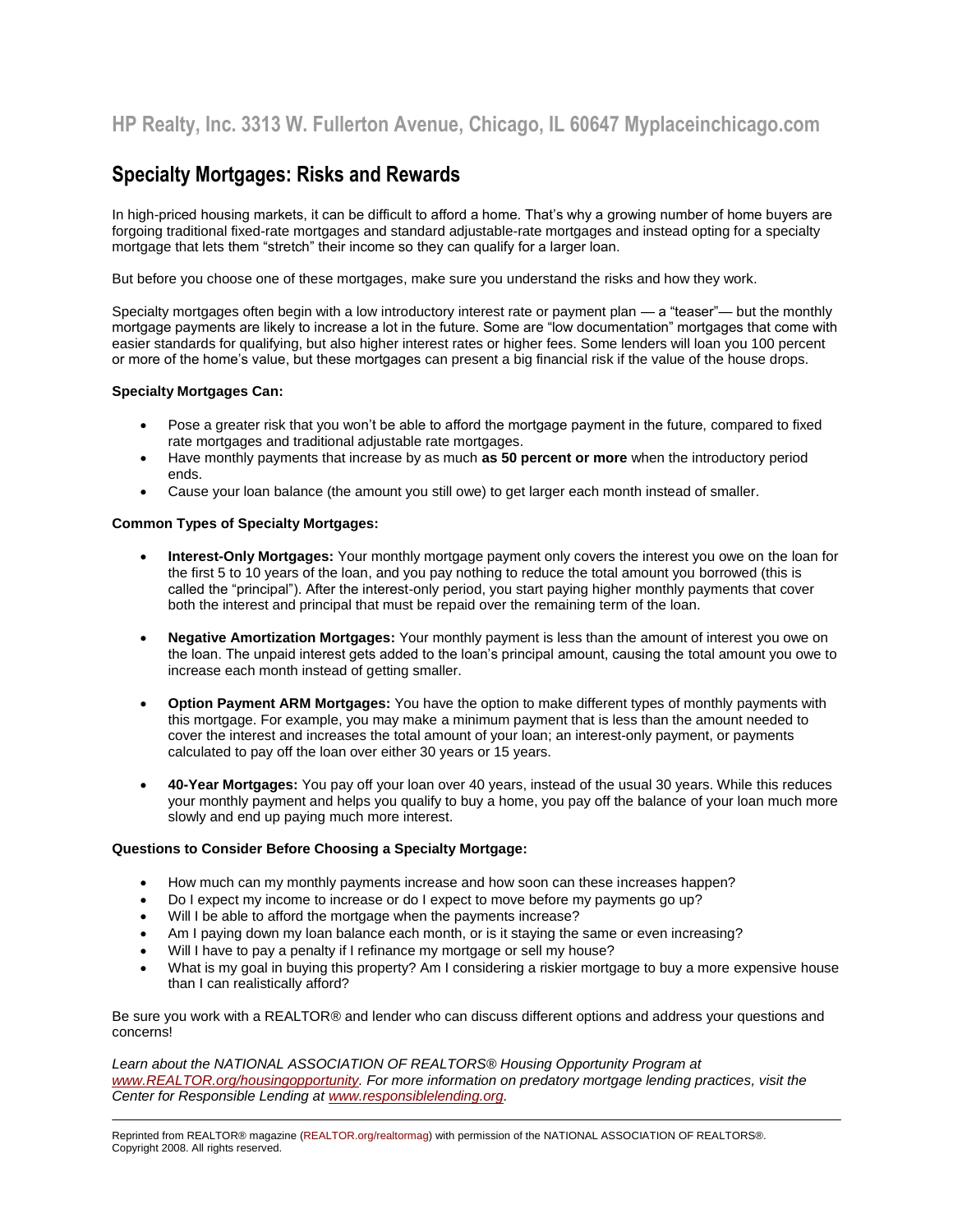### **5 Factors That Decide Your Credit Score**

Credit scores range between 200 and 800, with scores above 620 considered desirable for obtaining a mortgage. The following factors affect your score:

**1. Your payment history.** Did you pay your credit card obligations on time? If they were late, then how late? Bankruptcy filing, liens, and collection activity also impact your history.

**2. How much you owe.** If you owe a great deal of money on numerous accounts, it can indicate that you are overextended. However, it's a good thing if you have a good proportion of balances to total credit limits.

**3. The length of your credit history.** In general, the longer you have had accounts opened, the better. The average consumer's oldest obligation is 14 years old, indicating that he or she has been managing credit for some time, according to Fair Isaac Corp., and only one in 20 consumers have credit histories shorter than 2 years.

**4. How much new credit you have.** New credit, either installment payments or new credit cards, are considered more risky, even if you pay them promptly.

**5. The types of credit you use.** Generally, it's desirable to have more than one type of credit — installment loans, credit cards, and a mortgage, for example.

For more on evaluating and understanding your credit score, visi[t www.myfico.com.](http://www.myfico.com/CreditEducation/?fire=1)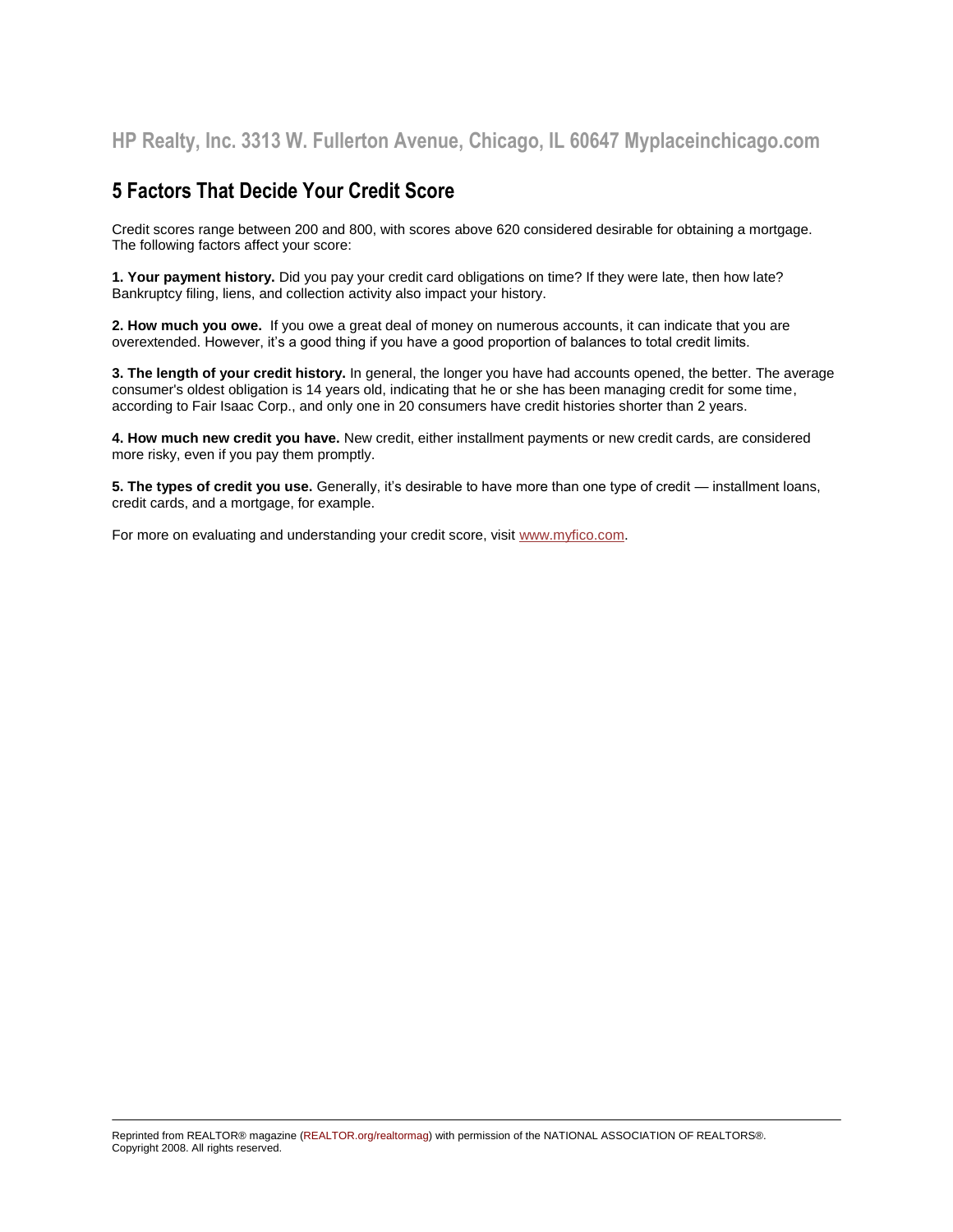### **5 Property Tax Questions You Need to Ask**

**1. What is the assessed value of the property?** Note that assessed value is generally less than market value. Ask to see a recent copy of the seller's tax bill to help you determine this information.

**2. How often are properties reassessed, and when was the last reassessment done?** In general, taxes jump most significantly when a property is reassessed.

**3. Will the sale of the property trigger a tax increase?** The assessed value of the property may increase based on the amount you pay for the property. And in some areas, such as California, taxes may be frozen until resale.

**4. Is the amount of taxes paid comparable to other properties in the area?** If not, it might be possible to appeal the tax assessment and lower the rate.

**5. Does the current tax bill reflect any special exemptions that I might not qualify for?** For example, many tax districts offer reductions to those 65 or over.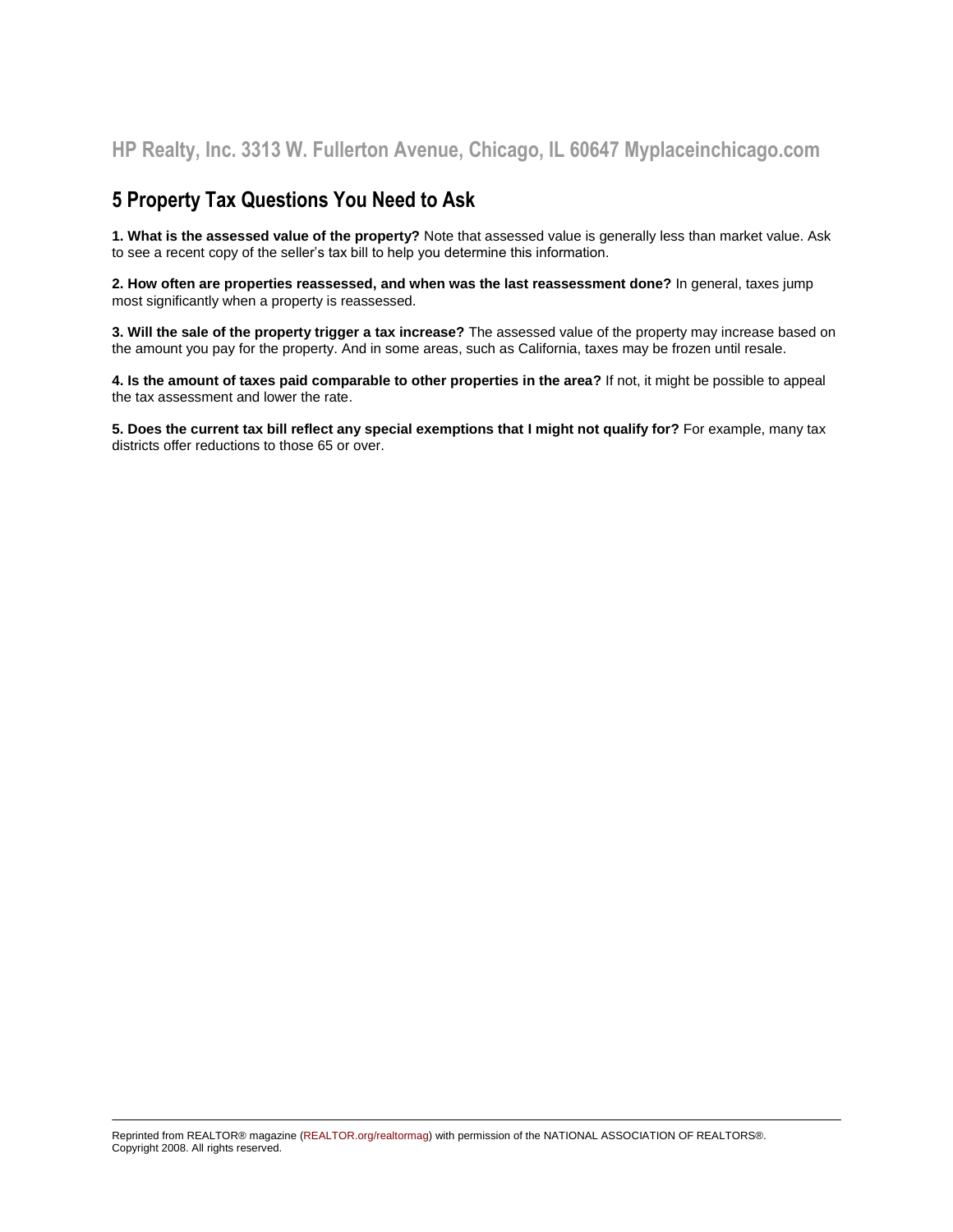### **6 Creative Ways to Afford a Home**

**1. Investigate local, state, and national down payment assistance programs.** These programs give qualified applicants loans or grants to cover all or part of your required down payment. National programs include the Nehemiah program, [www.getdownpayment.com,](http://www.getdownpayment.com/) and the American Dream Down Payment Fund from the Department of Housing and Urban Development[, www.hud.gov.](http://www.hud.gov/)

**2. Explore seller financing.** In some cases, sellers may be willing to finance all or part of the purchase price of the home and let you repay them gradually, just as you would do with a mortgage.

**3. Consider a shared-appreciation or shared-equity arrangement.** Under this arrangement, your family, friends, or even a third-party may buy a portion of the home and share in any appreciation when the home is sold. The owner/occupant usually pays the mortgage, property taxes, and maintenance costs, but all the investors' names are usually on the mortgage. Companies are available that can help you find such an investor, if your family can't participate.

**4. Ask your family for help.** Perhaps a family member will loan you money for the down payment or act as a cosigner for the mortgage. Lenders often like to have a co-signer if you have little credit history.

**5. Lease with the option to buy.** Renting the home for a year or more will give you the chance to save more toward your down payment. And in many cases, owners will apply some of the rental amount toward the purchase price. You usually have to pay a small, nonrefundable option fee to the owner.

**6. Consider a short-term second mortgage.** If you can qualify for a short-term second mortgage, this would give you money to make a larger down payment. This may be possible if you're in good financial standing, with a strong income and little other debt.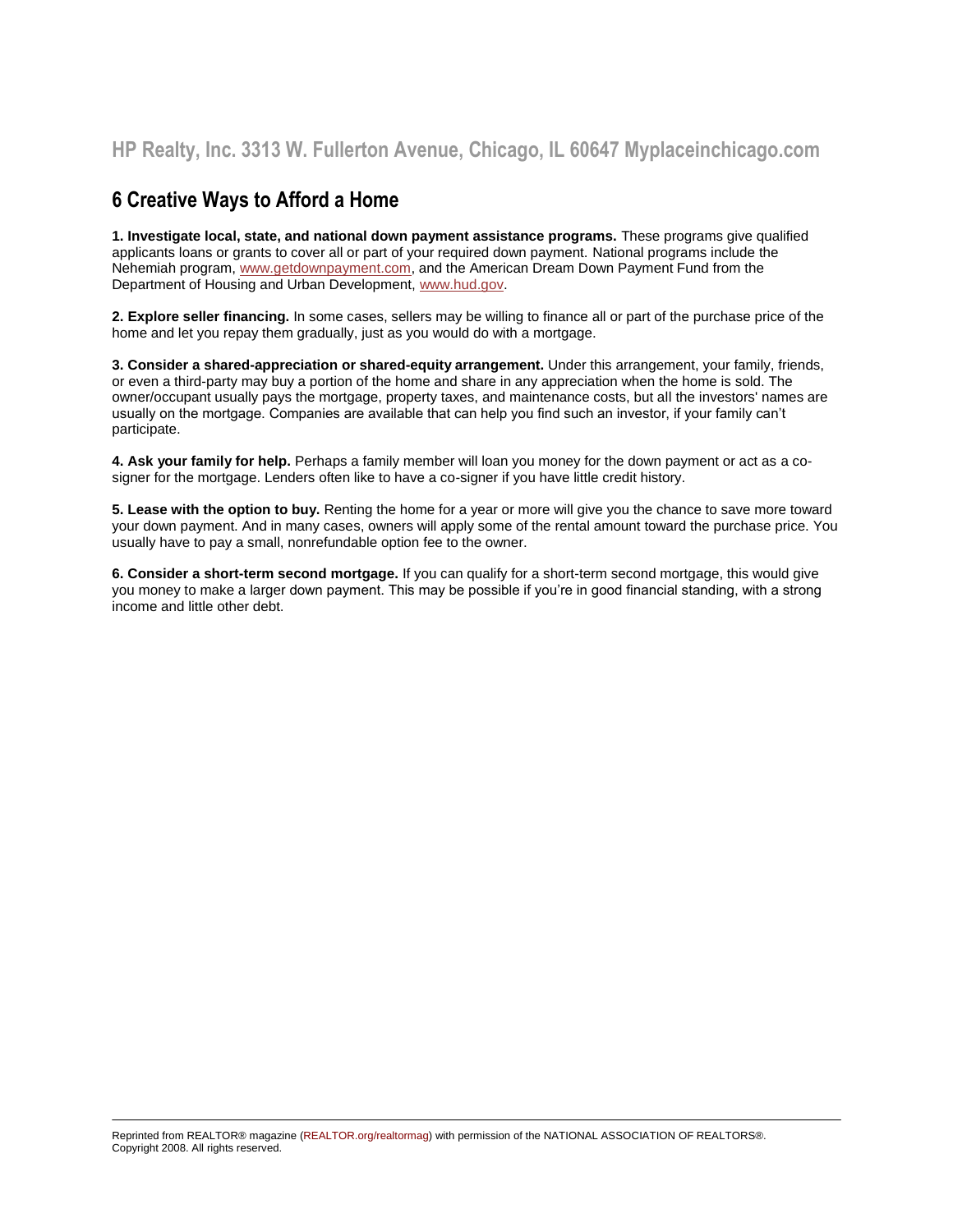### **8 Tips to Guide for Your Home Search**

**1. Research before you look.** Decide what features you most want to have in a home, what neighborhoods you prefer, and how much you'd be willing to spend each month for housing.

**2. Be realistic.** It's OK to be picky, but don't be unrealistic with your expectations. There's no such thing as a perfect home. Use your list of priorities as a guide to evaluate each property.

**3. Get your finances in order.** Review your credit report and be sure you have enough money to cover your down payment and closing costs. Then, talk to a lender and get prequalified for a mortgage. This will save you the heartache later of falling in love with a house you can't afford.

**4. Don't ask too many people for opinions.** It will drive you crazy. Select one or two people to turn to if you feel you need a second opinion, but be ready to make the final decision on your own.

**5. Decide your moving timeline.** When is your lease up? Are you allowed to sublet? How tight is the rental market in your area? All of these factors will help you determine when you should move.

**6. Think long term.** Are you looking for a starter house with plans to move up in a few years, or do you hope to stay in this home for a longer period? This decision may dictate what type of home you'll buy as well as the type of mortgage terms that will best suit you.

**7. Insist on a home inspection.** If possible, get a warranty from the seller to cover defects for one year.

**8. Get help from a REALTOR®.** Hire a real estate professional who specializes in buyer representation. Unlike a listing agent, whose first duty is to the seller, a buyer's representative is working only for you. Buyer's reps are usually paid out of the seller's commission payment.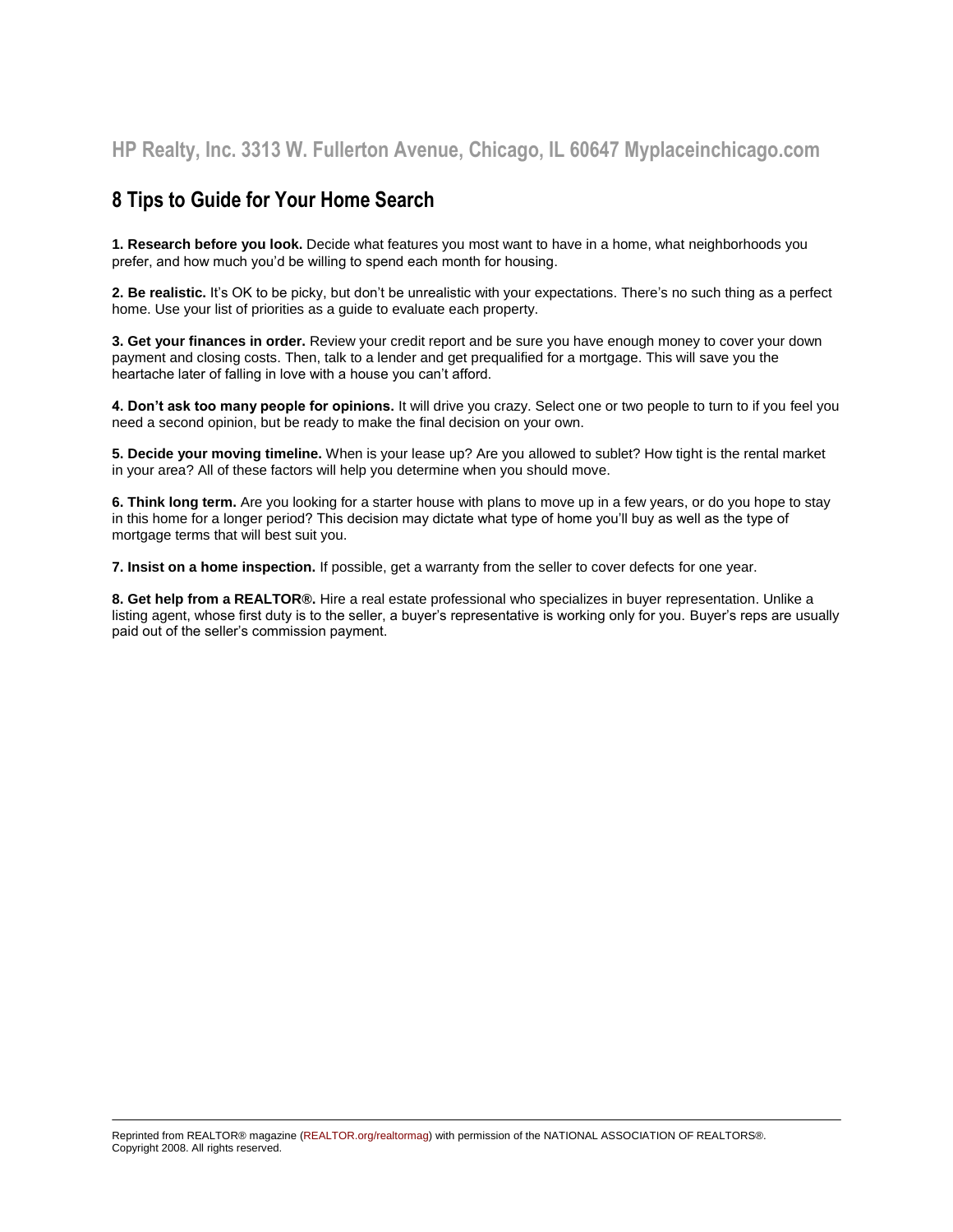### **10 Questions to Ask Your Lender**

**1.** What are the most popular mortgages you offer? Why are they so popular?

**2.** Which type of mortgage plan do you think would be best for me? Why?

**3.** Are your rates, terms, fees, and closing costs negotiable?

**4.** Will I have to buy private mortgage insurance? If so, how much will it cost, and how long will it be required? (NOTE: Private mortgage insurance is usually required if your down payment is less than 20 percent. However, most lenders will let you discontinue PMI when you've acquired a certain amount of equity by paying down the loan.)

**5.** Who will service the loan — your bank or another company?

**6.** What escrow requirements do you have?

**7.** How long will this loan be in a lock-in period (in other words, the time that the quoted interest rate will be honored)? Will I be able to obtain a lower rate if it drops during this period?

**8.** How long will the loan approval process take?

**9.** How long will it take to close the loan?

**10.** Are there any charges or penalties for prepaying the loan?

*Used with permission from Real Estate Checklists & Systems, [www.realestatechecklists.com.](http://www.realestatechecklists.com/)*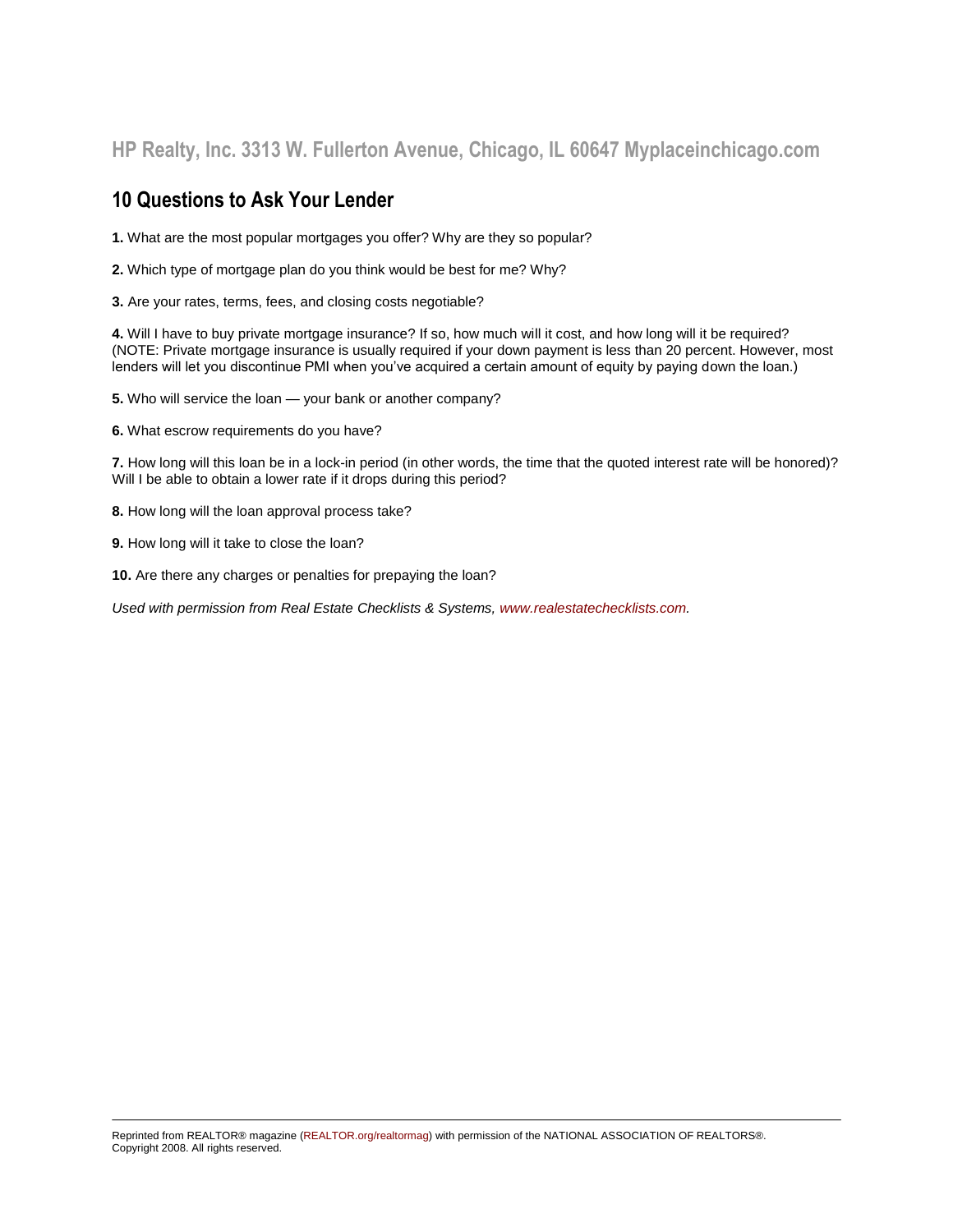# **Budget Basics Worksheet**

The first step in getting yourself in financial shape to buy a home is to know exactly how much money comes in and how much goes out. Use this worksheet to list your income and expenses below.

| <b>INCOME</b>                                                                         |  |
|---------------------------------------------------------------------------------------|--|
| Take Home Pay (all family members)                                                    |  |
| Child Support/Alimony                                                                 |  |
| Pension/Social Security                                                               |  |
| Disability/Other Insurance                                                            |  |
| Interest/Dividends                                                                    |  |
| Other                                                                                 |  |
| <b>Total Income</b>                                                                   |  |
| <b>EXPENSES</b>                                                                       |  |
| Rent/Mortgage (include taxes, principal, and<br>insurance)                            |  |
| Life Insurance                                                                        |  |
| Health/Disability Insurance                                                           |  |
| Vehicle Insurance                                                                     |  |
| Homeowner's or Other Insurance                                                        |  |
| Car Payments                                                                          |  |
| Other Loan Payments                                                                   |  |
| Savings/Pension Contribution                                                          |  |
| Utilities (gas, water, electric, phone)                                               |  |
| <b>Credit Card Payments</b>                                                           |  |
| Car Upkeep (gas, maintenance, etc.)                                                   |  |
| Clothing                                                                              |  |
| Personal Care Products (shampoo, cologne, etc.)                                       |  |
| Groceries                                                                             |  |
| Food Outside the Home (restaurant meals and<br>carryout)                              |  |
| Medical/Dental/Prescriptions                                                          |  |
| Household Goods (hardware, lawn, and garden)                                          |  |
| Recreation/Entertainment                                                              |  |
| <b>Child Care</b>                                                                     |  |
| Education (continuing education, classes, etc.)                                       |  |
| <b>Charitable Donations</b>                                                           |  |
| Miscellaneous                                                                         |  |
| <b>Total Expenses</b>                                                                 |  |
| <b>Remaining Income After Expenses</b><br>(Subtract Total Income from Total Expenses) |  |

Reprinted from REALTOR® magazine (REALTOR.org/realtormag) with permission of the NATIONAL ASSOCIATION OF REALTORS®. Copyright 2008. All rights reserved.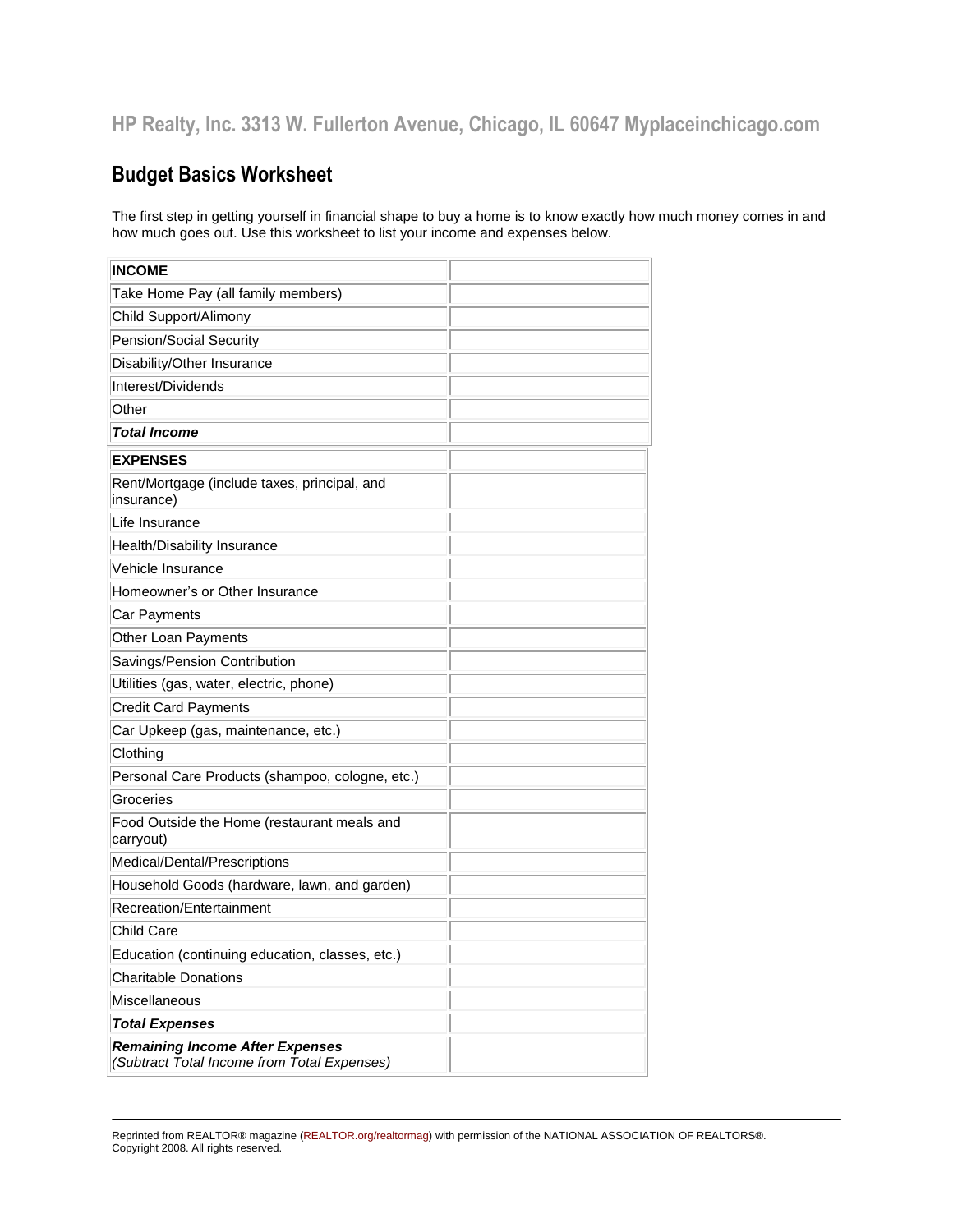### **How Big of a Mortgage Can I Afford?**

Not only does owning a home give you a haven for yourself and your family, it also makes great financial sense because of the tax benefits — which you can't take advantage of when paying rent.

The following calculation assumes a 28 percent income tax bracket. If your bracket is higher, your savings will be, too. Based on your current rent, use this calculation to figure out how much mortgage you can afford.

**Rent:** \_\_\_\_\_\_\_\_\_\_\_\_\_\_\_\_\_\_\_\_\_\_\_\_\_

**Multiplier:** x 1.32

**Mortgage payment:** \_\_\_\_\_\_\_\_\_\_\_\_\_\_\_\_\_\_\_\_\_\_\_\_\_

Because of tax deductions, you can make a mortgage payment — including taxes and insurance — that is approximately one-third larger than your current rent payment and end up with the same amount of income.

*For more help, use Fannie Mae's [online mortgage calculators.](http://www.fanniemae.com/homebuyers/calculators/index.jhtml?p=Resources&s=Calculators)*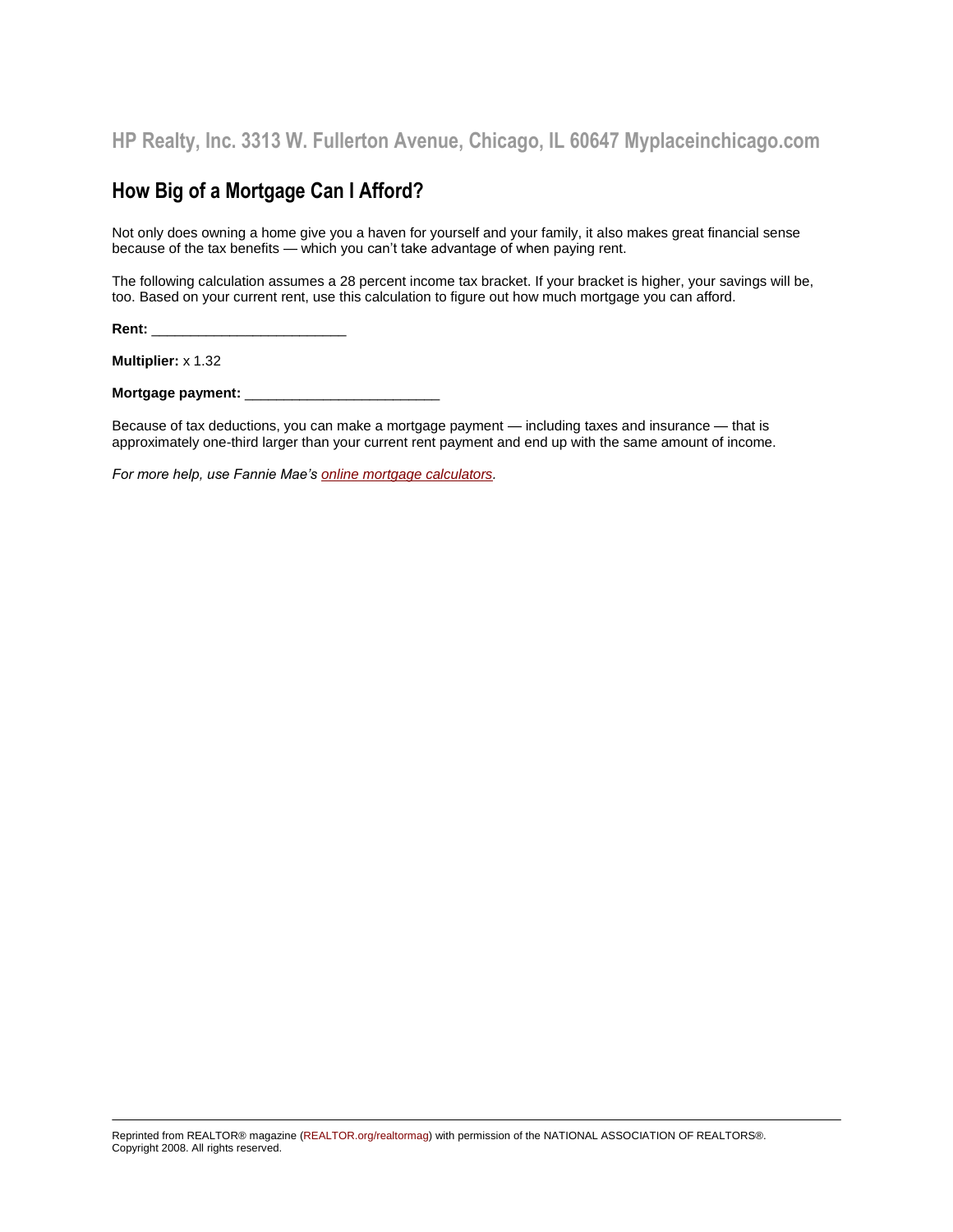# **Loan Types to Consider**

Brush up on these mortgage basics to help you determine the loan that will best suit your needs.

- **Mortgage terms.** Mortgages are generally available at 15-, 20-, or 30-year terms. In general, the longer the term, the lower the monthly payment. However, you pay more interest overall if you borrow for a longer term.
- **Fixed or adjustable interest rates.** A fixed rate allows you to lock in a low rate as long as you hold the mortgage and, in general, is usually a good choice if interest rates are low. An adjustable-rate mortgage is designed so that your loan's interest rate will rise as market interest rates increase. ARMs usually offer a lower rate in the first years of the mortgage. ARMs also usually have a limit as to how much the interest rate can be increased and how frequently they can be raised. These types of mortgages are a good choice when fixed interest rates are high or when you expect your income to grow significantly in the coming years.
- **Balloon mortgages.** These mortgages offer very low interest rates for a short period of time often three to seven years. Payments usually cover only the interest so the principal owed is not reduced. However, this type of loan may be a good choice if you think you will sell your home in a few years.
- **Government-backed loans.** These loans are sponsored by agencies such as the Federal Housing Administration [\(www.fha.gov\)](http://www.fha.gov/) or the Department of Veterans Affairs [\(www.va.gov\)](http://www.va.gov/) and offer special terms, including lower down payments or reduced interest rates to qualified buyers.

Slight variations in interest rates, loan amounts, and terms can significantly affect your monthly payment. For help in determining how much your monthly payment will be for various loan amounts, use Fannie Mae's [online mortgage](http://www.fanniemae.com/homebuyers/calculators/index.jhtml?p=Resources&s=Calculators)  [calculators.](http://www.fanniemae.com/homebuyers/calculators/index.jhtml?p=Resources&s=Calculators)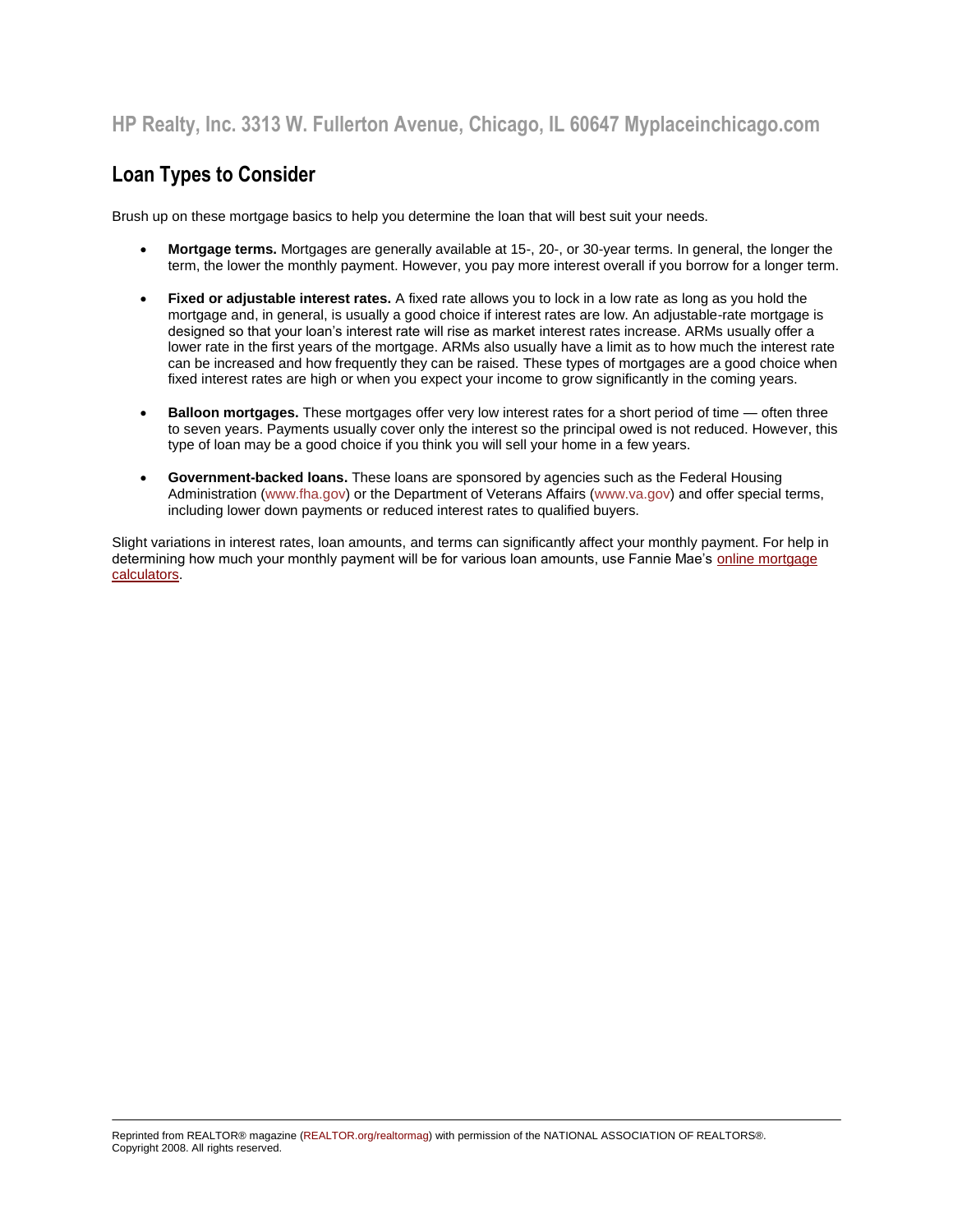# **Get Your Finances in Order: To-Do List**

**1. Develop a household budget.** Instead of creating a budget of what you'd like to spend, use receipts to create a budget that reflects your actual spending habits over the last several months. This approach will factor in unexpected expenses, such as car repairs, as well as predictable costs such as rent, utility bills, and groceries.

**2. Reduce your debt.** Lenders generally look for a total debt load of no more than 36 percent of income. This figure includes your mortgage, which typically ranges between 25 and 28 percent of your net household income. So you need to get monthly payments on the rest of your installment debt — car loans, student loans, and revolving balances on credit cards — down to between 8 and 10 percent of your net monthly income.

**3. Look for ways to save.** You probably know how much you spend on rent and utilities, but little expenses add up, too. Try writing down *everything* you spend for one month. You'll probably spot some great ways to save, whether it's cutting out that morning trip to Starbucks or eating dinner at home more often.

**4. Increase your income.** Now's the time to ask for a raise! If that's not an option, you may want to consider taking on a second job to get your income at a level high enough to qualify for the home you want.

**5. Save for a down payment.** Designate a certain amount of money each month to put away in your savings account. Although it's possible to get a mortgage with only 5 percent down, or even less, you can usually get a better rate if you put down a larger percentage of the total purchase. Aim for a 20 percent down payment.

**6. Keep your job.** While you don't need to be in the same job forever to qualify for a home loan, having a job for less than two years may mean you have to pay a higher interest rate.

**7. Establish a good credit history.** Get a credit card and make payments by the due date. Do the same for all your other bills, too. Pay off the entire balance promptly.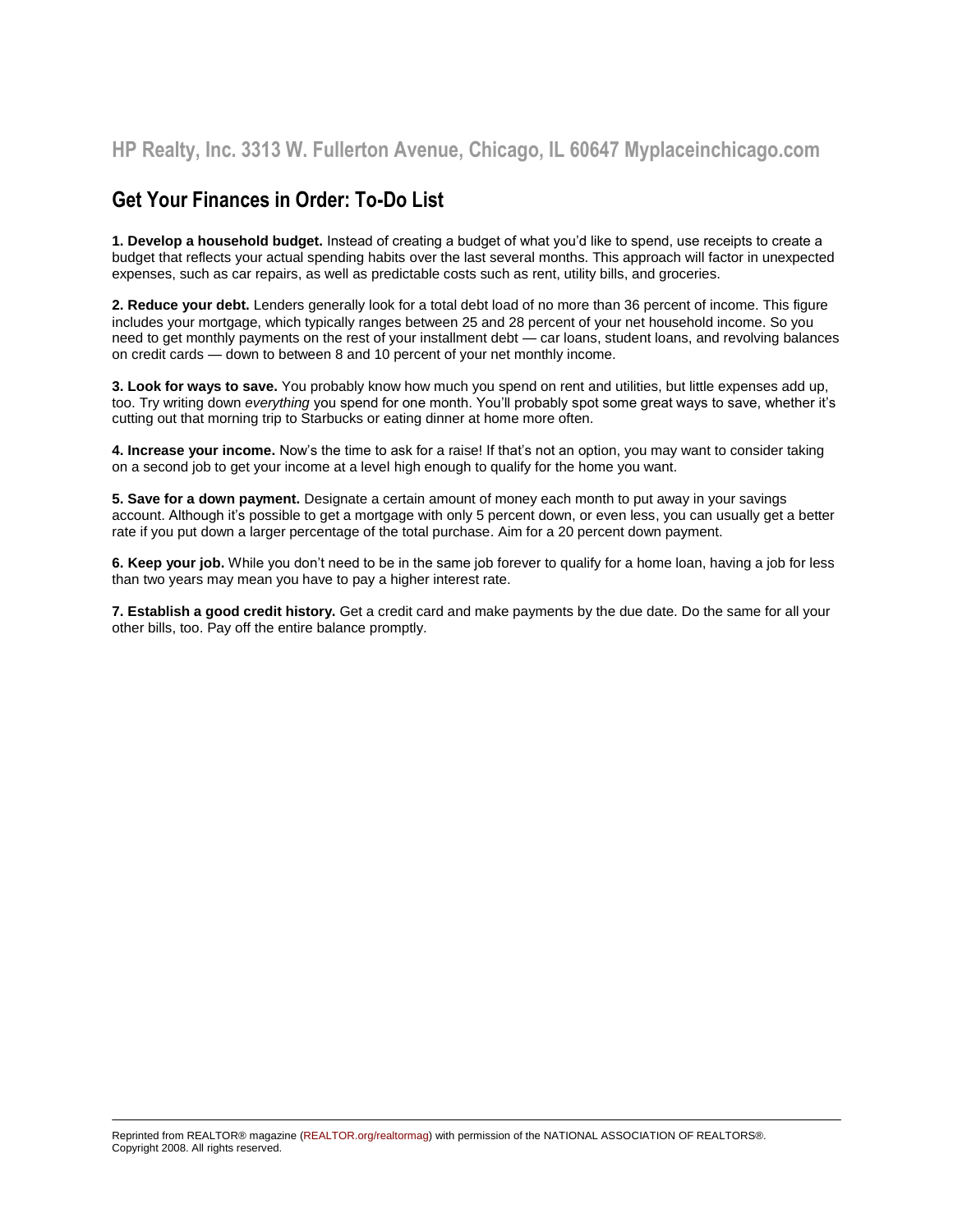### **Tax Benefits of Homeownership**

The tax deductions you're eligible to take for mortgage interest and property taxes greatly increase the financial benefits of homeownership. Here's how it works.

#### **Assume:**

 $\overline{\phantom{a}}$ 

\$9,877 = Mortgage interest paid (a loan of \$150,000 for 30 years, at 7 percent, using year-five interest) \$2,700 = Property taxes (at 1.5 percent on \$180,000 assessed value)

#### \$12,577 = **Total deduction**

Then, multiply your total deduction by your tax rate.

For example, at a 28 percent tax rate:  $12,577 \times 0.28 = $3,521.56$ 

\$3,521.56 = **Amount you have lowered your federal income tax (at 28 percent tax rate)**

*Note: Mortgage interest may not be deductible on loans over \$1.1 million. In addition, deductions are decreased when total income reaches a certain level.*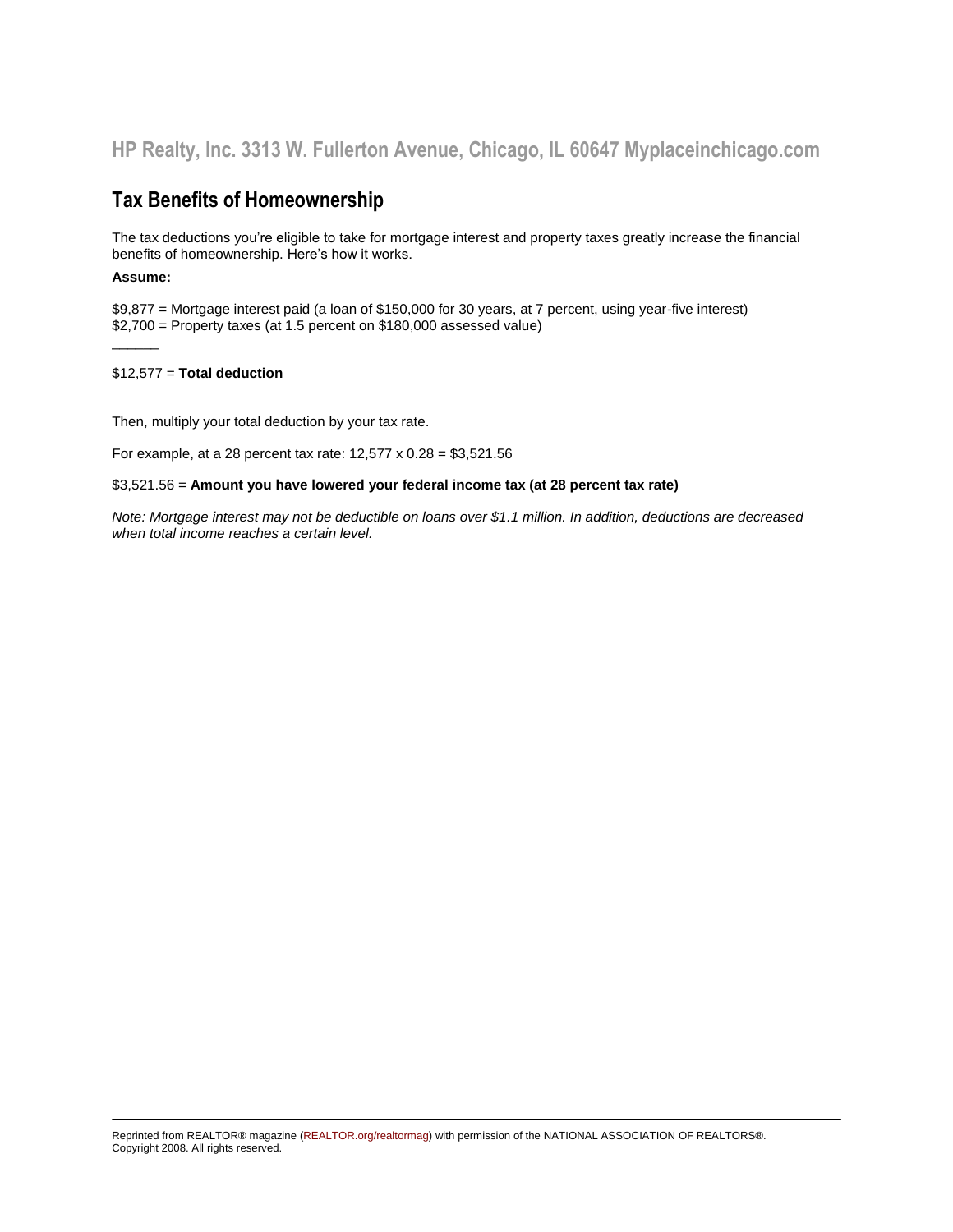# **Tips for Lowering Homeowner's Insurance Costs**

**1.** Review the Comprehensive Loss Underwriting Exchange (CLUE) report on the property you're interested in buying. CLUE reports detail the property's claims history for the most recent five years, which insurers may use to deny coverage. Make the sale contingent on a home inspection to ensure that problems identified in the CLUE report have been repaired.

**2.** Seek insurance coverage as soon as your offer is approved. You must obtain insurance to buy. And you don't want to be told at closing that the insurer has denied your coverage.

**3.** Maintain good credit. Insurers often use credit-based insurance scores to determine premiums.

**4.** Buy your home owners and auto policies from the same company and you'll usually qualify for savings. But make sure the discount really yields the lowest price.

**5.** Raise your deductible. If you can afford to pay more toward a loss that occurs, your premiums will be lower. Avoid making claims under \$1,000.

**6.** Ask about other discounts. For example, retirees who tend to be home more than full-time workers may qualify for a discount on theft insurance. You also may be able to obtain discounts for having smoke detectors, a burglar alarm, or dead-bolt locks.

**7.** Seek group discounts. If you belong to any groups, such as associations or alumni organizations, they may have deals on insurance coverage.

**8.** Review your policy limits and the value of your home and possessions annually. Some items depreciate and may not need as much coverage.

**9.** Investigate a government-backed insurance plan. In some high-risk areas, federal or state government may back plans to lower rates. Ask your agent.

**10.** Be sure you insure your house for the correct amount. Remember, you're covering replacement cost, not market value.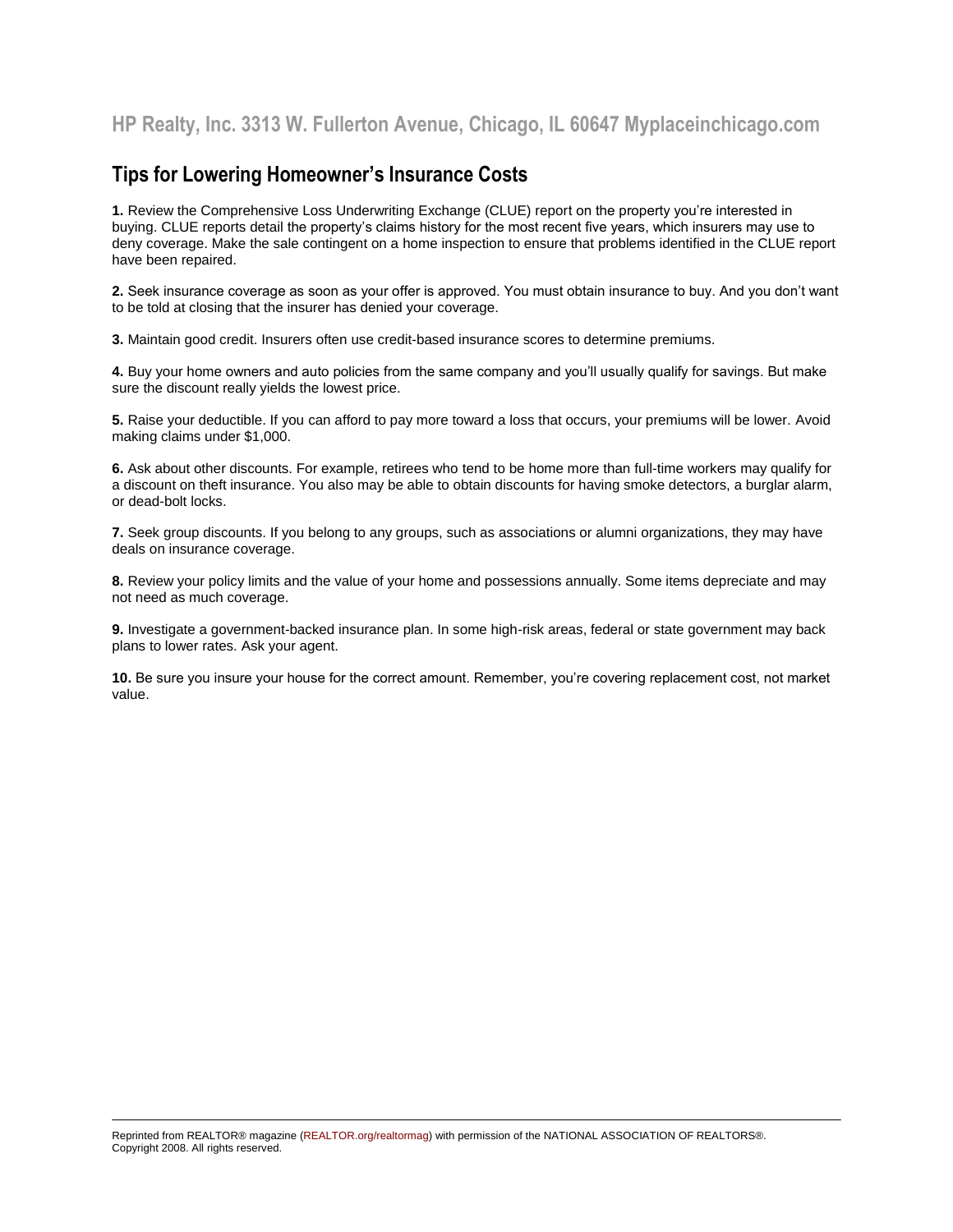### **What You Can Do to Improve Your Credit**

Credit scores, along with your overall income and debt, are big factors in determining whether you'll qualify for a loan and what your loan terms will be. So, keep your credit score high by doing the following:

**1.** Check for and correct any errors in your credit report. Mistakes happen, and you could be paying for someone else's poor financial management.

**2.** Pay down credit card bills. If possible, pay off the entire balance every month. Transferring credit card debt from one card to another could lower your score.

**3.** Don't charge your credit cards to the maximum limit.

**4.** Wait 12 months after credit difficulties to apply for a mortgage. You're penalized less for problems after a year.

**5.** Don't order items for your new home on credit — such as appliances and furniture — until after the loan is approved. The amounts will add to your debt.

**6.** Don't open new credit card accounts before applying for a mortgage. Too much available credit can lower your score.

**7.** Shop for mortgage rates all at once. Too many credit applications can lower your score, but multiple inquiries from the same type of lender are counted as one inquiry if submitted over a short period of time.

**8.** Avoid finance companies. Even if you pay the loan on time, the interest is high and it will probably be considered a sign of poor credit management.

*This information is copyrighted by the Fannie Mae Foundation and is used with permission of the Fannie Mae Foundation. To obtain a complete copy of the publication,* Knowing and Understanding Your Credit*, visit [www.homebuyingguide.org](http://www.homebuyingguide.org/)*.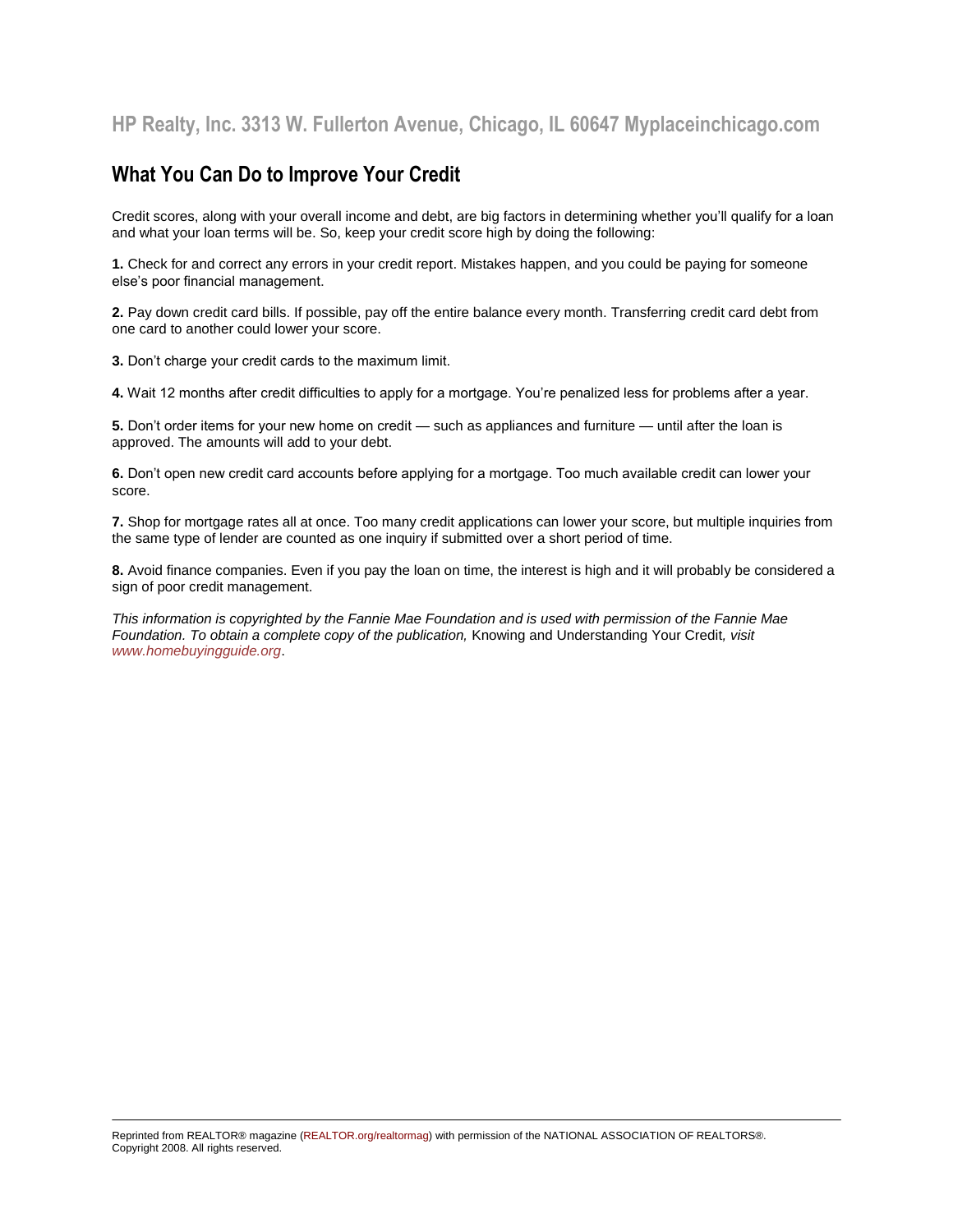# **Your Property Wish List**

What does your future home look like? Where is it located? As you hunt down your dream home, consult this list to evaluate properties and keep your priorities top of mind.

#### □ **Neighborhoods**

What neighborhoods do you prefer?

#### □ **Schools**

What school systems do you want to be near?

#### □ **Transportation**

How close must the home be to these amenities:

- Public transportation
- Airport
- Expressway
- Neighborhood shopping
- **Schools**
- **Other**

#### □ **Home Style**

- What architectural style(s) of homes do you prefer?
- Do you want to buy a home, condominium, or townhome?
- Would you like a one-story or two-story home?
- How many bedrooms must your new home have?
- How many bathrooms must your new home have?

#### □ **Home Condition**

- Do you prefer a new home or an existing home?
- If you're looking for an existing home, how old of a home would you consider?
- How much repair or renovation would you be willing to do?
- Do you have special needs that your home must meet?

#### □ **Home Features**

Please circle one of the choices: Must Have, Would Like, Willing to Compromise, Not Important

| <b>Front yard</b> | <b>Must Have</b> | <b>Would Like</b> | <b>Willing to Compromise</b> | Not Important |
|-------------------|------------------|-------------------|------------------------------|---------------|
| <b>Back yard</b>  | Must Have        | Would Like        | Willing to Compromise        | Not Important |
| Garage ( __ cars) | <b>Must Have</b> | <b>Would Like</b> | <b>Willing to Compromise</b> | Not Important |
| <b>Patio/Deck</b> | Must Have        | Would Like        | <b>Willing to Compromise</b> | Not Important |
| <b>Pool</b>       | <b>Must Have</b> | <b>Would Like</b> | <b>Willing to Compromise</b> | Not Important |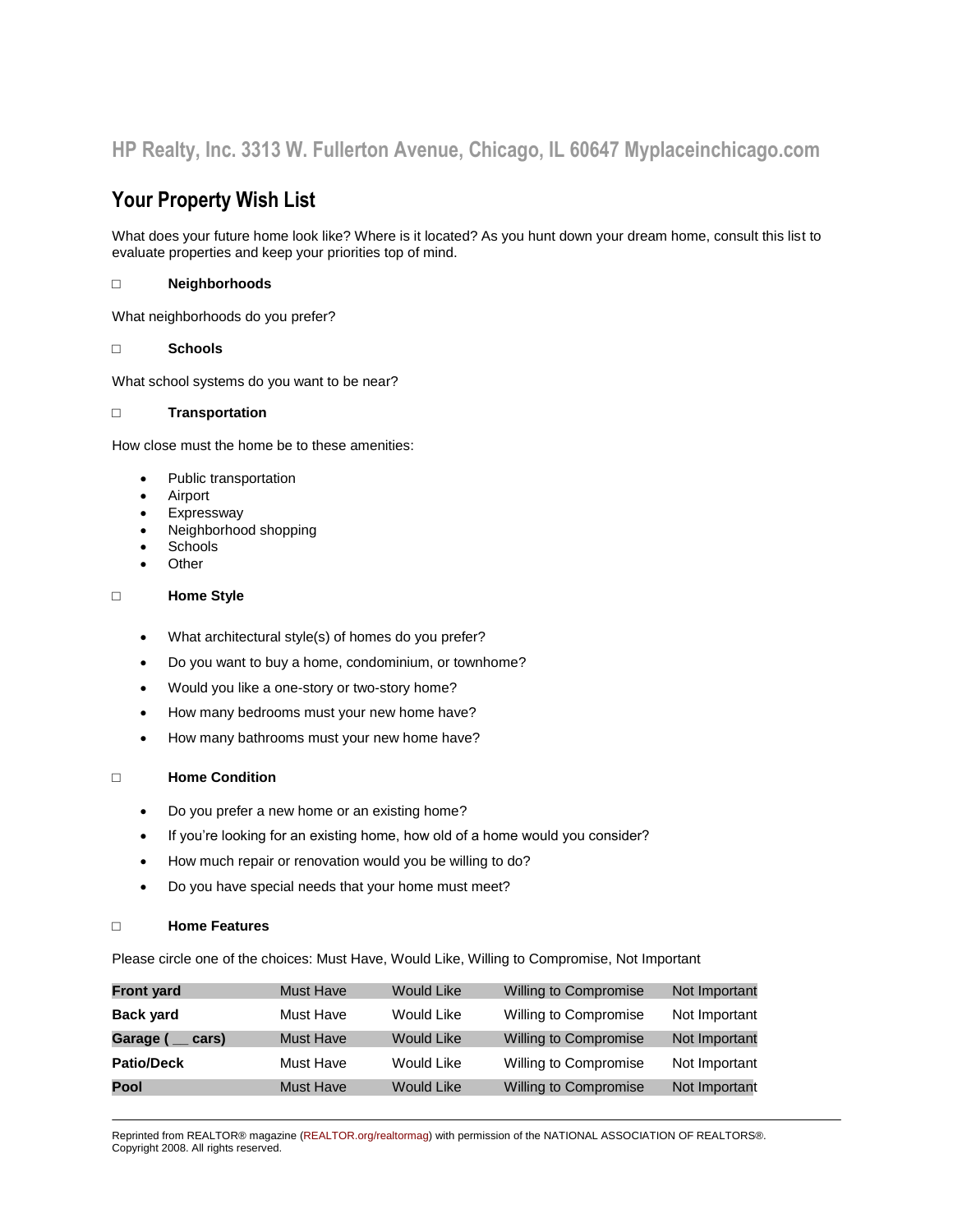| <b>Family room</b>         | Must Have        | Would Like        | <b>Willing to Compromise</b> | Not Important |
|----------------------------|------------------|-------------------|------------------------------|---------------|
| <b>Formal living room</b>  | Must Have        | <b>Would Like</b> | <b>Willing to Compromise</b> | Not Important |
| <b>Formal dining room</b>  | Must Have        | Would Like        | <b>Willing to Compromise</b> | Not Important |
| Eat-in kitchen             | <b>Must Have</b> | Would Like        | <b>Willing to Compromise</b> | Not Important |
| Laundry room               | Must Have        | Would Like        | Willing to Compromise        | Not Important |
| <b>Finished basement</b>   | Must Have        | <b>Would Like</b> | <b>Willing to Compromise</b> | Not Important |
| Attic                      | Must Have        | Would Like        | <b>Willing to Compromise</b> | Not Important |
| <b>Fireplace</b>           | Must Have        | <b>Would Like</b> | <b>Willing to Compromise</b> | Not Important |
| Spa in bath                | Must Have        | Would Like        | <b>Willing to Compromise</b> | Not Important |
| <b>Air conditioning</b>    | <b>Must Have</b> | Would Like        | <b>Willing to Compromise</b> | Not Important |
| <b>Wall-to-wall carpet</b> | Must Have        | Would Like        | <b>Willing to Compromise</b> | Not Important |
| <b>Wood floors</b>         | <b>Must Have</b> | Would Like        | <b>Willing to Compromise</b> | Not Important |
| <b>Great view</b>          | Must Have        | Would Like        | <b>Willing to Compromise</b> | Not Important |

□ **Other notes:**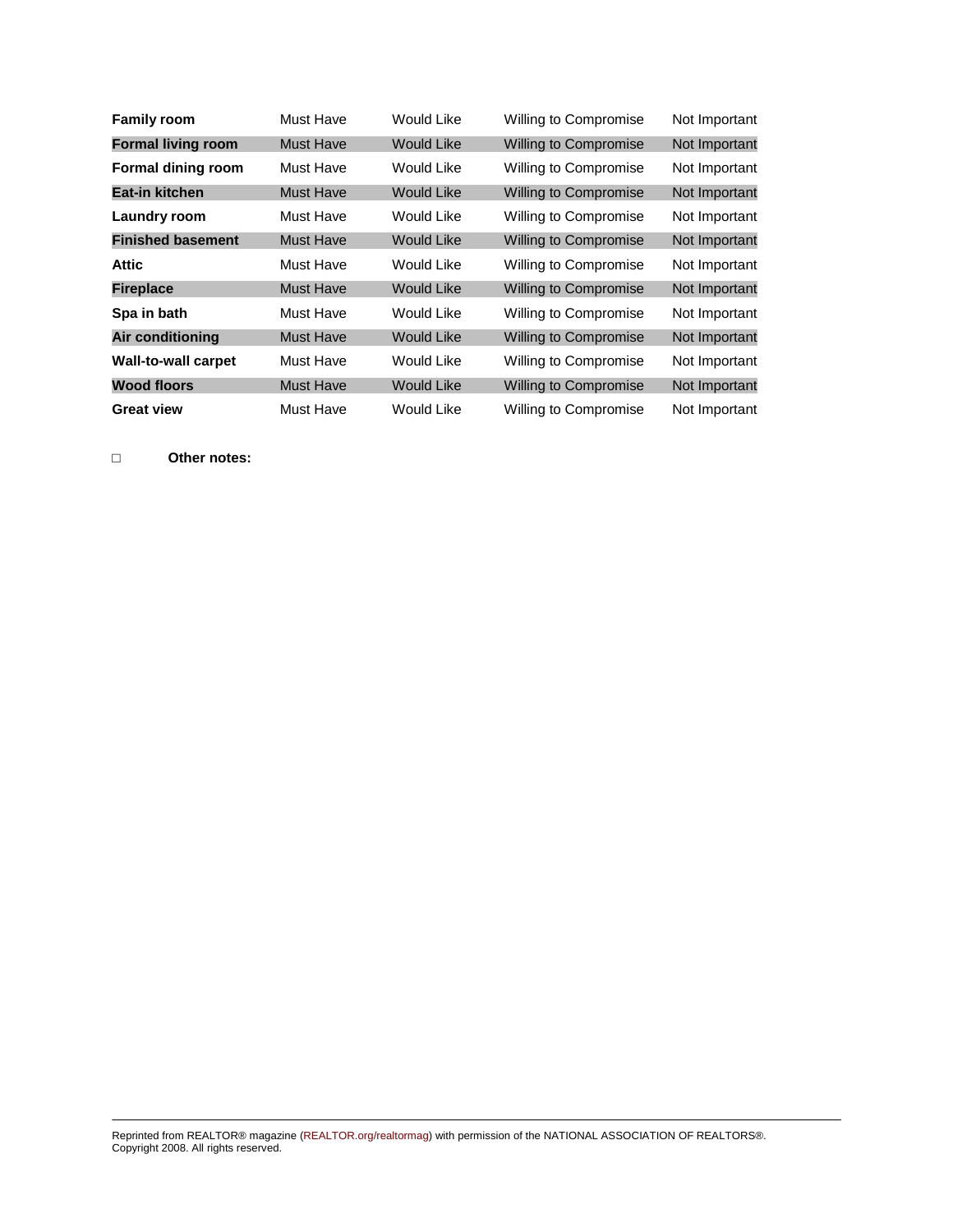### **5 Things to Know About Homeowner's Insurance**

**1. Know about exclusions to coverage.** For example, most insurance policies do not cover flood or earthquake damage as a standard item. These types of coverage must be bought separately.

**2. Know about dollar limitations on claims.** Even if you are covered for a risk, there may be a limit on how much the insurer will pay. For example, many policies limit the amount paid for stolen jewelry unless items are insured separately.

**3. Know the replacement cost.** If your home is destroyed you'll receive money to replace it only to the maximum of your coverage, so be sure your insurance is sufficient. This means that if your home is insured for \$150,000 and it costs \$180,000 to replace it, you'll only receive \$150,000.

**4. Know the actual cash value.** If you chose not to replace your home when it's destroyed, you'll receive replacement cost, less depreciation. This is called actual cash value.

**5. Know the liability.** Generally your homeowner's insurance covers you for accidents that happen to other people on your property, including medical care, court costs, and awards by the court. However, there is usually an upper limit to the amount of coverage provided. Be sure that it's sufficient if you have significant assets.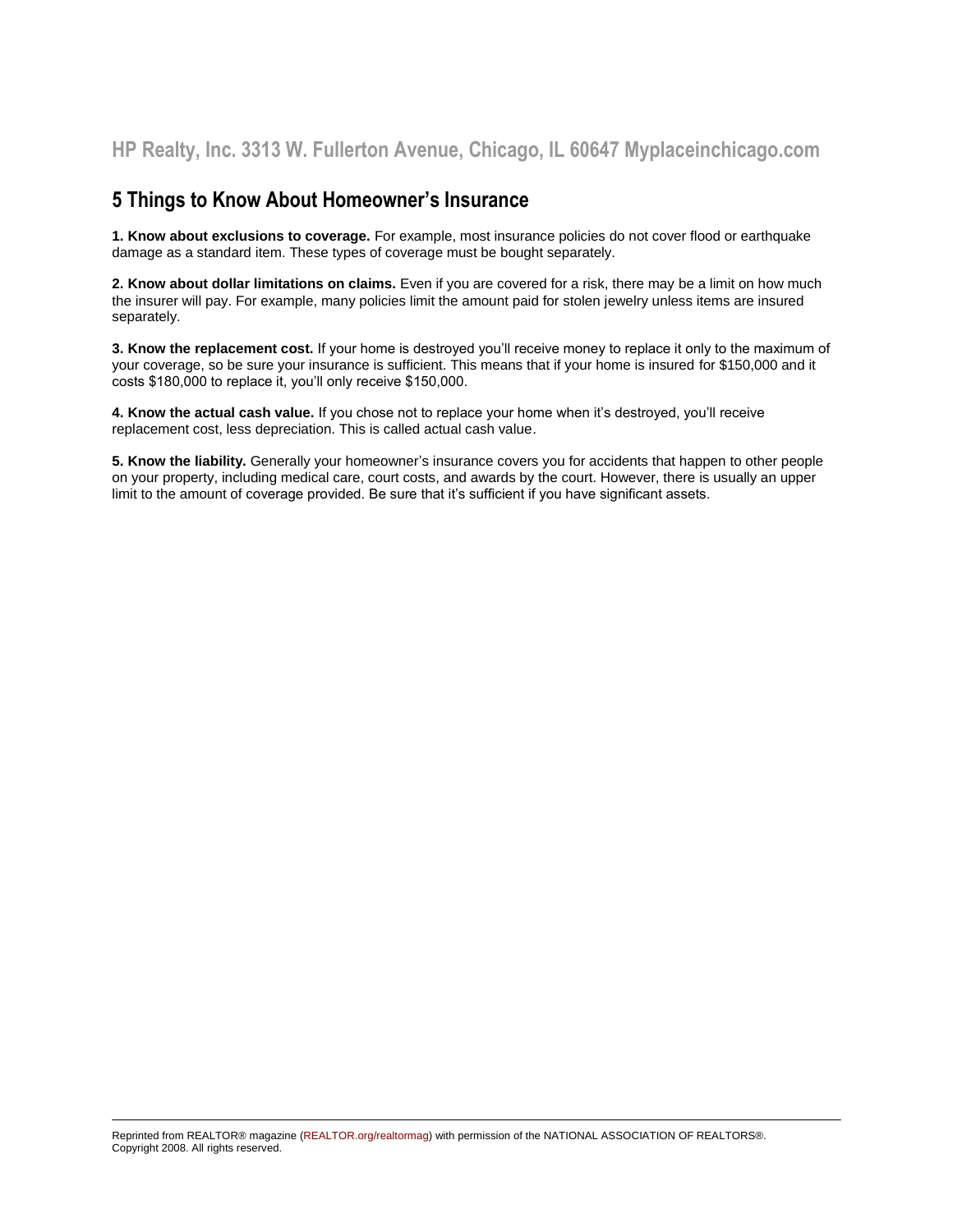# **5 Things to Know About Title Insurance**

Title insurance protects the holder from any losses sustained from defects in the title. It's required by most mortgage lenders. Here are five other things you should know about title insurance.

**1.** It protects your ownership right to your home, both from fraudulent claims against your ownership and from mistakes made in earlier sales, such as mistake in the spelling of a person's name or an inaccurate description of the property.

**2.** It's a one-time cost usually based on the price of the property.

**3.** It's usually paid for by the sellers, although this can vary depending on your state and local customs.

**4.** There are both lender title policies, which protect the lender, and owner title policies, which protect you. The lender will probably require a lender policy.

**5.** Discounts on premiums are sometimes available if the home has been bought within only a few years since not as much work is required to check the title. Ask the title company if this discount is available.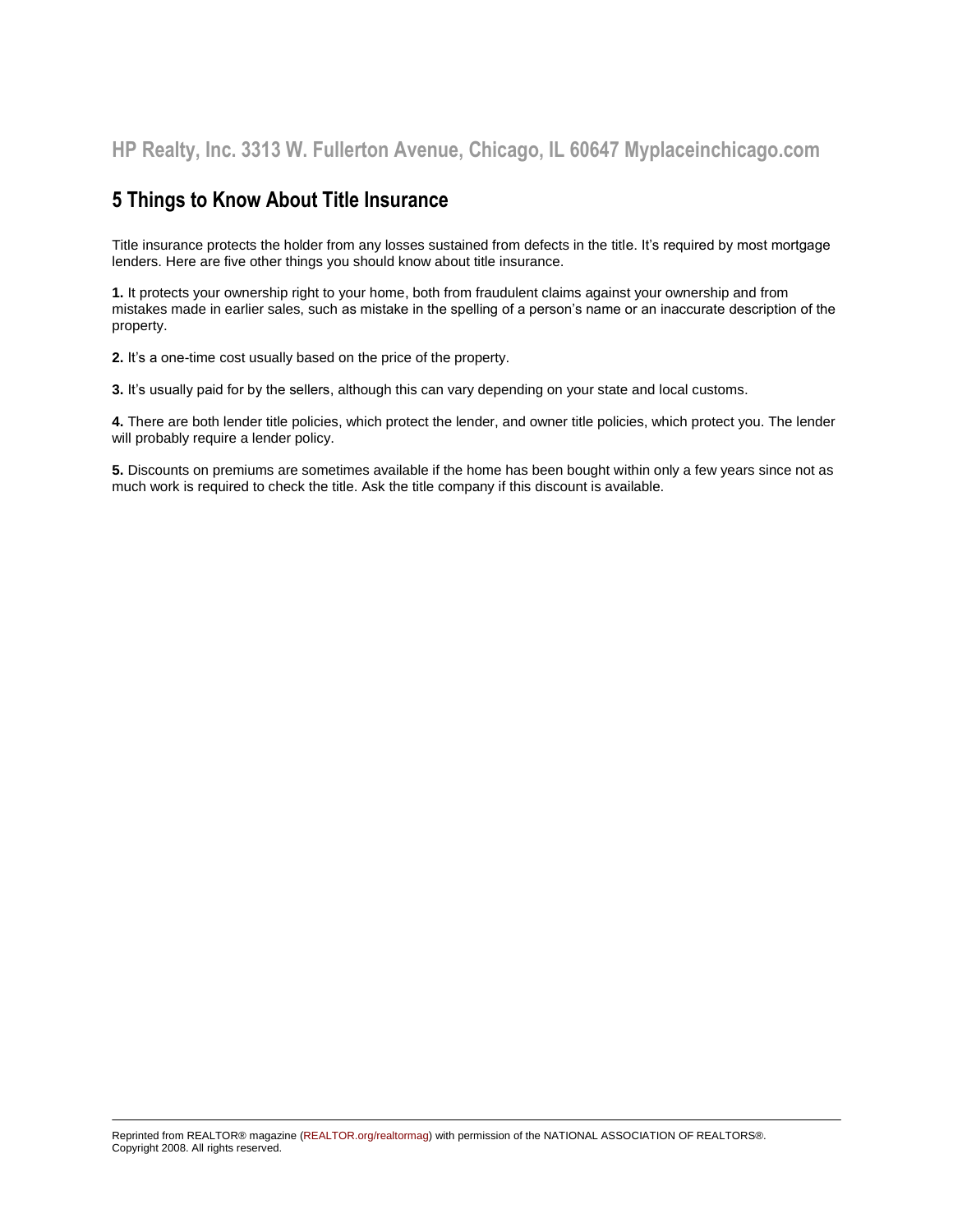### **7 Reasons to Own Your Home**

**1. Tax breaks.** The U.S. Tax Code lets you deduct the interest you pay on your mortgage, your property taxes, as well as some of the costs involved in buying your home.

**2. Appreciation.** Real estate has long-term, stable growth in value. While year-to-year fluctuations are normal, median existing-home sale prices have increased on average 6.5 percent each year from 1972 through 2005, and increased 88.5 percent over the last 10 years, according to the NATIONAL ASSOCIATION OF REALTORS®. In addition, the number of U.S. households is expected to rise 15 percent over the next decade, creating continued high demand for housing.

**3. Equity.** Money paid for rent is money that you'll never see again, but mortgage payments let you build equity ownership interest in your home.

**4. Savings.** Building equity in your home is a ready-made savings plan. And when you sell, you can generally take up to \$250,000 (\$500,000 for a married couple) as gain without owing any federal income tax.

**5. Predictability.** Unlike rent, your fixed-mortgage payments don't rise over the years so your housing costs may actually decline as you own the home longer. However, keep in mind that property taxes and insurance costs will increase.

**6. Freedom.** The home is yours. You can decorate any way you want and benefit from your investment for as long as you own the home.

**7. Stability.** Remaining in one neighborhood for several years gives you a chance to participate in community activities, lets you and your family establish lasting friendships, and offers your children the benefit of educational continuity.

Online resources: To calculate whether buying is the best financial option for you, use the "Buy vs. Rent" calculator at www.GinnieMae.gov.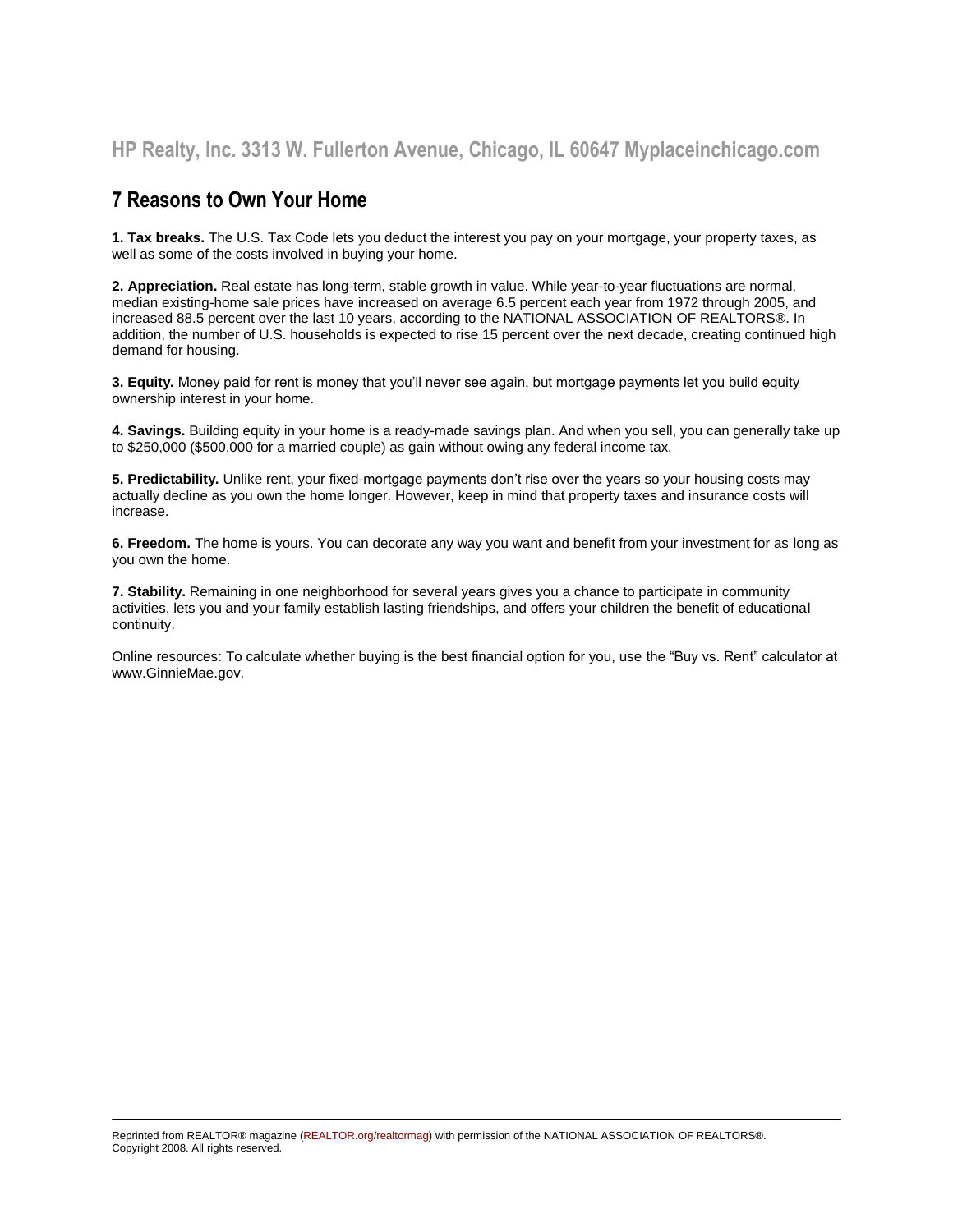# **10 Questions to Ask Home Inspectors**

Before you make your final buying or selling decision, you should have the home inspected by a professional. An inspection can alert you to potential problems with a property and allow you to make an informed decision. Ask these questions to prospective home inspectors:

**1. Will your inspection meet recognized standards?** Ask whether the inspection and the inspection report will meet all state requirements and comply with a well-recognized standard of practice and code of ethics, such as the one adopted by the American Society of Home Inspectors or the National Association of Home Inspectors. Customers can view each group's standards of practice and code of ethics online a[t www.ashi.org](http://www.ashi.org/) o[r www.nahi.org.](http://www.nahi.org/) ASHI's Web site also provides a database of state regulations.

**2. Do you belong to a professional home inspector association?** There are many state and national associations for home inspectors, including the two groups mentioned in No. 1. Unfortunately, some groups confer questionable credentials or certifications in return for nothing more than a fee. Insist on members of reputable, nonprofit trade organizations; request to see a membership ID.

**3. How experienced are you?** Ask how long inspectors have been in the profession and how many inspections they've completed. They should provide customer referrals on request. New inspectors also may be highly qualified, but they should describe their training and let you know whether they plan to work with a more experienced partner.

**4. How do you keep your expertise up to date?** Inspectors' commitment to continuing education is a good measure of their professionalism and service. Advanced knowledge is especially important in cases in which a home is older or includes unique elements requiring additional or updated training.

**5. Do you focus on residential inspection?** Make sure the inspector has training and experience in the unique discipline of home inspection, which is very different from inspecting commercial buildings or a construction site. If your customers are buying a unique property, such as a historic home, they may want to ask whether the inspector has experience with that type of property in particular.

**6. Will you offer to do repairs or improvements?** Some state laws and trade associations allow the inspector to provide repair work on problems uncovered during the inspection. However, other states and associations forbid it as a conflict of interest. Contact your local ASHI chapter to learn about the rules in your state.

**7. How long will the inspection take?** On average, an inspector working alone inspects a typical single-family house in two to three hours; anything significantly less may not be thorough. If your customers are purchasing an especially large property, they may want to ask whether additional inspectors will be brought in.

**8. What's the cost?** Costs can vary dramatically, depending on your region, the size and age of the house, and the scope of services. The national average for single-family homes is about \$320, but customers with large homes can expect to pay more. Customers should be wary of deals that seem too good to be true.

**9. What type of inspection report do you provide?** Ask to see samples to determine whether you will understand the inspector's reporting style. Also, most inspectors provide their full report within 24 hours of the inspection.

**10. Will I be able to attend the inspection?** The answer should be yes. A home inspection is a valuable educational opportunity for the buyer. An inspector's refusal to let the buyer attend should raise a red flag.

*Source: Rob Paterkiewicz, executive director, American Society of Home Inspectors, Des Plaines, Ill., www.ashi.org.*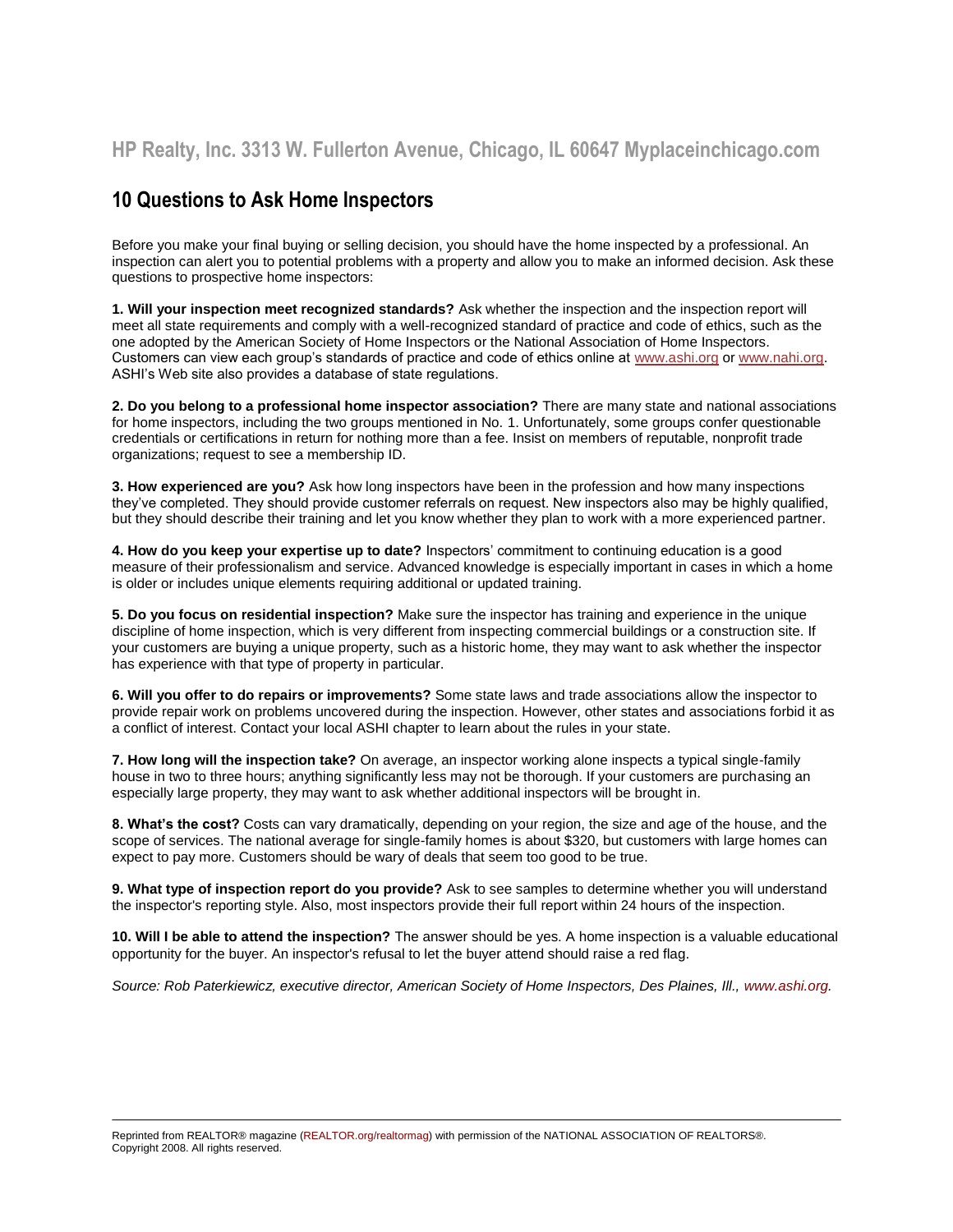### **10 Questions to Ask the Condo Board**

Before you buy, contact the condo board with the following questions. In the process, you'll learn how responsive and organized — its members are. You'll also be alerted to potential problems with the property.

**1. What percentage of units is owner-occupied? What percentage is tenant-occupied?** Generally, the higher the percentage of owner-occupied units, the more marketable the units will be at resale.

**2. What covenants, bylaws, and restrictions govern the property? What grandfather clauses are in place?** You may find, for instance, that those who buy a property after a certain date can't rent out their units, but buyers who bought earlier can. Ask for a copy of the bylaws to determine if you can live within them. And have an attorney review property docs, including the master deed, for you.

**3. How much does the association keep in reserve?** Plus, find out how that money is being invested.

**4. Are association assessments keeping pace with the annual rate of inflation?** Smart boards raise assessments a certain percentage each year to build reserves to fund future repairs. To determine if the assessment is reasonable, compare the rate to others in the area.

**5. What does and doesn't the assessment cover?** Does the assessment include common-area maintenance, recreational facilities, trash collection, and snow removal?

**6. What special assessments have been mandated in the past five years?** How much was each owner responsible for? Some special assessments are unavoidable. But repeated, expensive assessments could be a red flag about the condition of the building or the board's fiscal policy.

**7. How much turnover occurs in the building?** This will tell you if residents are generally happy with the building. According to research by the NATIONAL ASSOCIATION OF REALTORS®, owners of condos in two-to-four unit buildings stay for a median of five years, and owners of condos in a building with five or more units stay for a median of four years.

**8. Is the condo building in litigation?** This is never a good sign. If the builders or home owners are involved in a lawsuit, reserves can be depleted quickly.

**9. Is the developer reputable?** Find out what other projects the developer has built and visit one if you can. Ask residents about their perceptions. Request an engineer's report for developments that have been reconverted from other uses to determine what shape the building is in. If the roof, windows, and bricks aren't in good repair, they become your problem once you buy.

**10. Are multiple associations involved in the property?** In very large developments, umbrella associations, as well as the smaller association into which you're buying, may require separate assessments.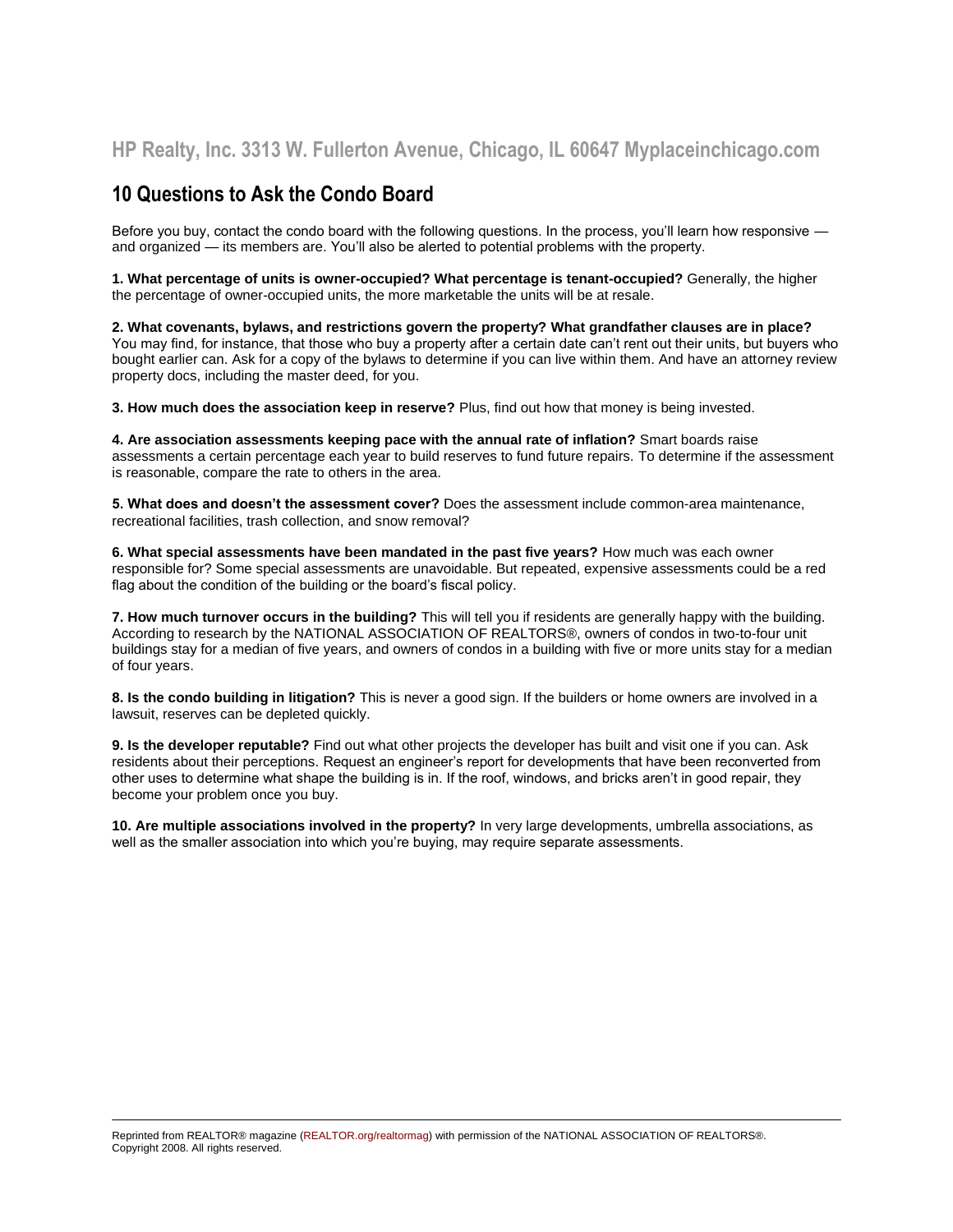# **17 Tips for Packing Like a Pro**

Moving to a new home can be stressful, to say the least. Make it easy on yourself by planning far in advance and making sure you've covered all the bases.

**1. Plan ahead by organizing and budgeting.** Develop a master "to do" list so you won't forget something critical on moving day, and create an estimate of moving costs. (A [moving calculator](http://www1.move.com/move/tools/movingcalc.asp?gate=realtor&poe=realtor&tran=vud) is available at REALTOR.com)

**2. Sort and get rid of things you no longer want or need.** Have a garage sale, donate to a charity, or recycle.

**3. But don't throw out everything.** If your inclination is to just toss it, you're probably right. However, it's possible to go overboard in the heat of the moment. Ask yourself how frequently you use an item and how you'd feel if you no longer had it. That will eliminate regrets after the move.

**4. Pack similar items together.** Put toys with toys, kitchen utensils with kitchen utensils. It will make your life easier when it's time to unpack.

**5. Decide what, if anything, you plan to move on your own.** Precious items such as family photos, valuable breakables, or must-haves during the move should probably stay with you. Don't forget to keep a "necessities" bag with tissues, snacks, and other items you'll need that day.

**6. Remember, most movers won't take plants.** If you don't want to leave them behind, you should plan on moving them yourself.

**7. Use the right box for the item.** Loose items are prone to breakage.

**8. Put heavy items in small boxes so they're easier to lift.** Keep the weight of each box under 50 pounds, if possible.

**9. Don't over-pack boxes.** It increases the likelihood that items inside the box will break.

**10. Wrap every fragile item separately and pad bottom and sides of boxes.** If necessary, purchase bubble-wrap or other packing materials from moving stores.

**11. Label every box on all sides.** You never know how they'll be stacked and you don't want to have to move other boxes aside to find out what's there.

**12. Use color-coded labels to indicate which room each item should go in.** Color-code a floor plan for your new house to help movers.

**13. Keep your moving documents together in a file.** Include important phone numbers, driver's name, and moving van number. Also keep your address book handy.

**14. Print out a map and directions for movers.** Make several copies, and highlight the route. Include your cell phone number on the map. You don't want movers to get lost! Also make copies for friends or family who are lending a hand on moving day.

**15. Back up your computer files before moving your computer.** Keep the backup in a safe place, preferably at an off-site location.

**16. Inspect each box and all furniture for damage as soon as it arrives.**

**17. Make arrangements for small children and pets.** Moving can be stressful and emotional. Kids can help organize their things and pack boxes ahead of time, but, if possible, it might be best to spare them from the movingday madness.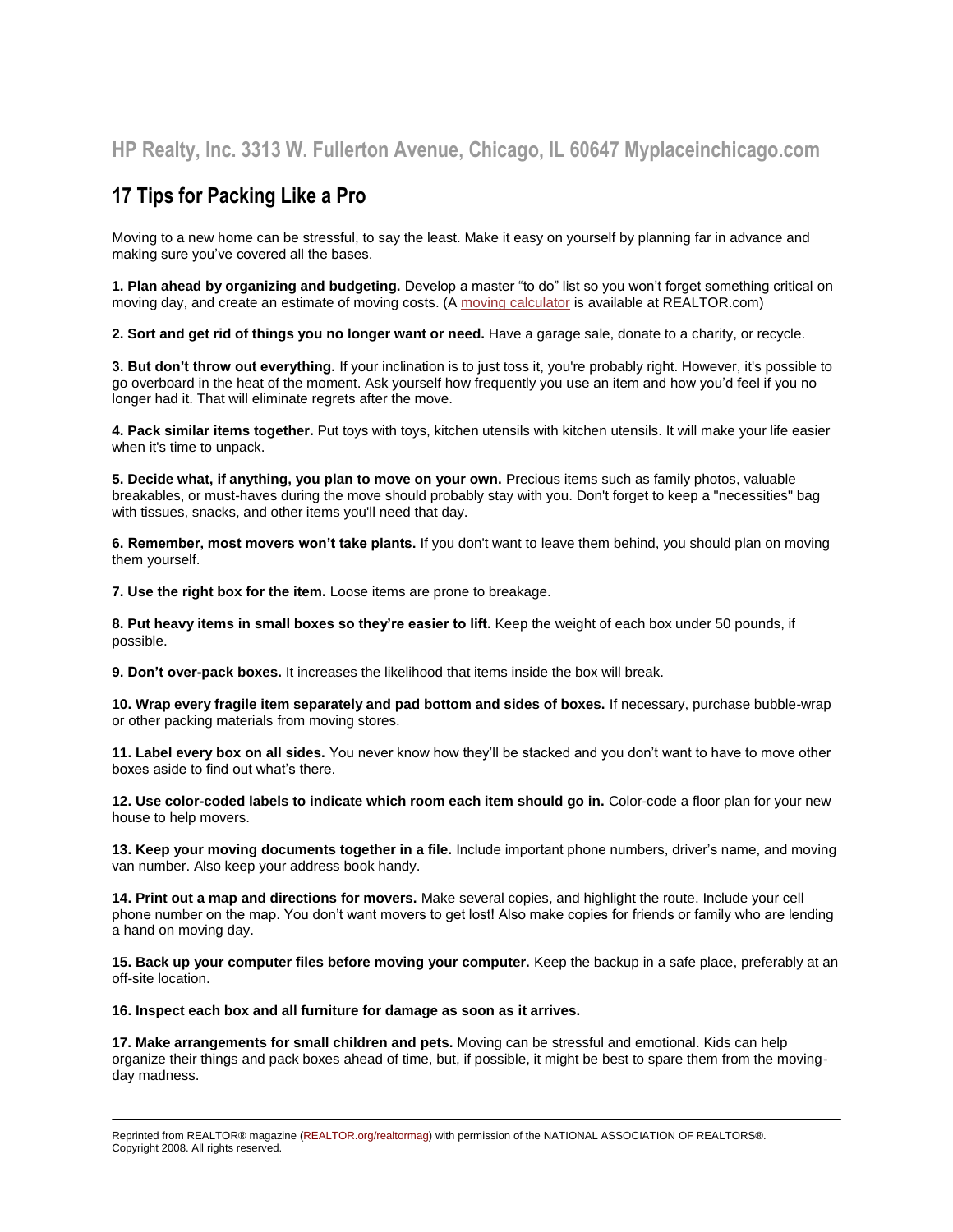# **Closing Documents You Should Keep**

On closing day, expect to sign a lot of documents and walk away with a big stack of papers. Here's a list of the most important documents you should file away for future reference.

- **HUD-1 settlement statement.** Itemizes all the costs commissions, loan fees, points, and hazard insurance —associated with the closing. You'll need it for income tax purposes if you paid points.
- **Truth in Lending statement.** Summarizes the terms of your mortgage loan, including the annual percentage rate and recision period.
- **Mortgage and note.** Spell out the legal terms of your mortgage obligation and the agreed-upon repayment terms.
- **Deed.** Transfers ownership to you.
- **Affidavits.** Binding statements by either party. For example, the sellers will often sign an affidavit stating that they haven't incurred any liens.
- **Riders.** Amendments to the sales contract that affect your rights. Example: The sellers won't move out until two weeks after closing but will pay rent to the buyers during that period.
- **Insurance policies.** Provide a record and proof of your coverage.

*Sources: Credit Union National Association; Mortgage Bankers Association; Home-Buyer's Guide (Real Estate Center at Texas A&M, 2000)*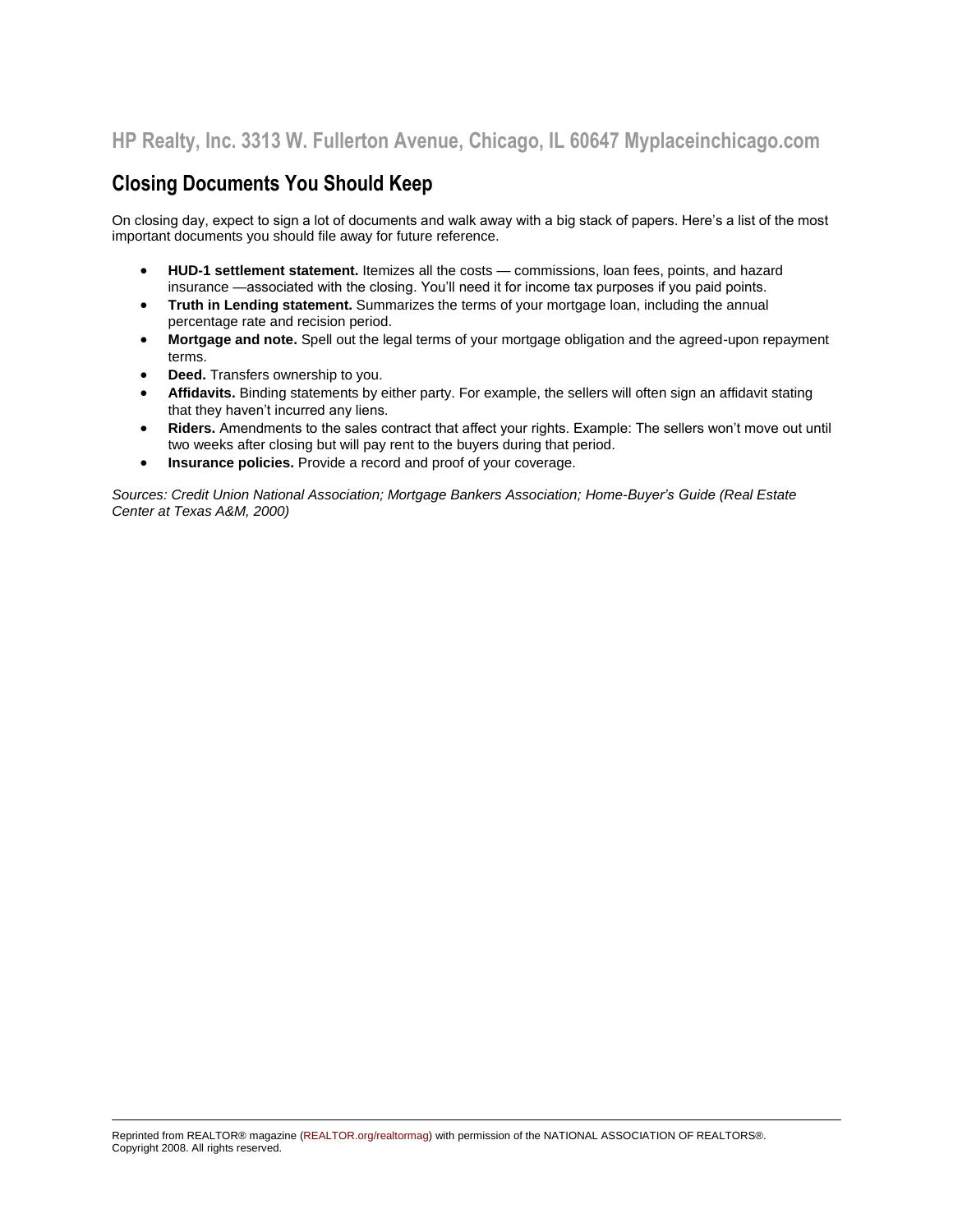### **Common Closing Costs for Buyers**

You'll likely be responsible for a variety of fees and expenses that you and the seller will have to pay at the time of closing. Your lender must provide a good-faith estimate of all settlement costs. The title company or other entity conducting the closing will tell you the required amount for:

- Down payment
- Loan origination
- Points, or loan discount fees, which you pay to receive a lower interest rate
- Home inspection
- Appraisal
- Credit report
- Private mortgage insurance premium
- Insurance escrow for homeowner's insurance, if being paid as part of the mortgage
- Property tax escrow, if being paid as part of the mortgage. Lenders keep funds for taxes and insurance in escrow accounts as they are paid with the mortgage, then pay the insurance or taxes for you.
- Deed recording
- Title insurance policy premiums
- Land survey
- Notary fees
- Prorations for your share of costs, such as utility bills and property taxes

**A Note About Prorations**: Because such costs are usually paid on either a monthly or yearly basis, you might have to pay a bill for services used by the sellers before they moved. Proration is a way for the sellers to pay you back or for you to pay them for bills they may have paid in advance. For example, the gas company usually sends a bill each month for the gas used during the previous month. But assume you buy the home on the  $6<sup>th</sup>$  of the month. You would owe the gas company for only the days from the  $6<sup>th</sup>$  to the end for the month. The seller would owe for the first five days. The bill would be prorated for the number of days in the month, and then each person would be responsible for the days of his or her ownership.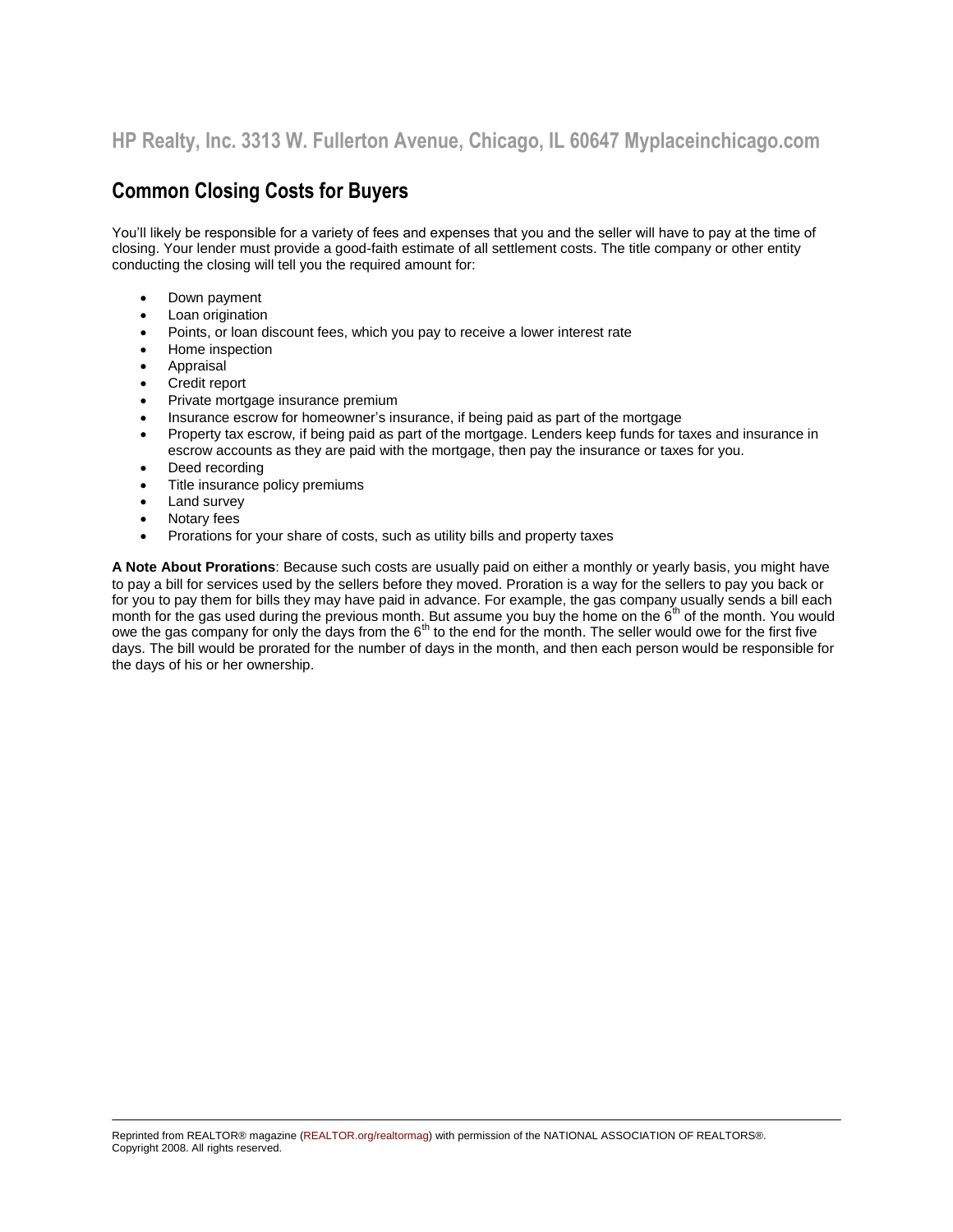# **How High Tech Home is Your Home?**

If the latest technology or entertainment options are important in your new home, add the following questions to your buyer's checklist.

**1.** Are there enough jacks in every room for cable TV and high-speed Internet hookups?

- **2.** Are there ample telephone extensions or jacks?
- **3.** Is the home pre-wired for home theater or multiroom audio and video? Does it have in-wall speakers?
- **4.** Does the home have a local area network (LAN) for linking computers?
- **5.** Does the home already have wiring for DSL or another high-speed Internet connection?
- **6.** Does the home have multizoning heating and cooling controls with programmable thermostats?
- **7.** Does the home have multiroom lighting controls, window-covering controls, or other home automation features?

**8.** Is the home wired with multipurpose in-wall wiring that allows for reconfigurations to update services as technology changes?

To rate the home on its technological sophistication, fill out the Consumer Electronics Association's TechHome checklist at [www.ce.org/techhomerating.](http://www.ce.org/techhomerating)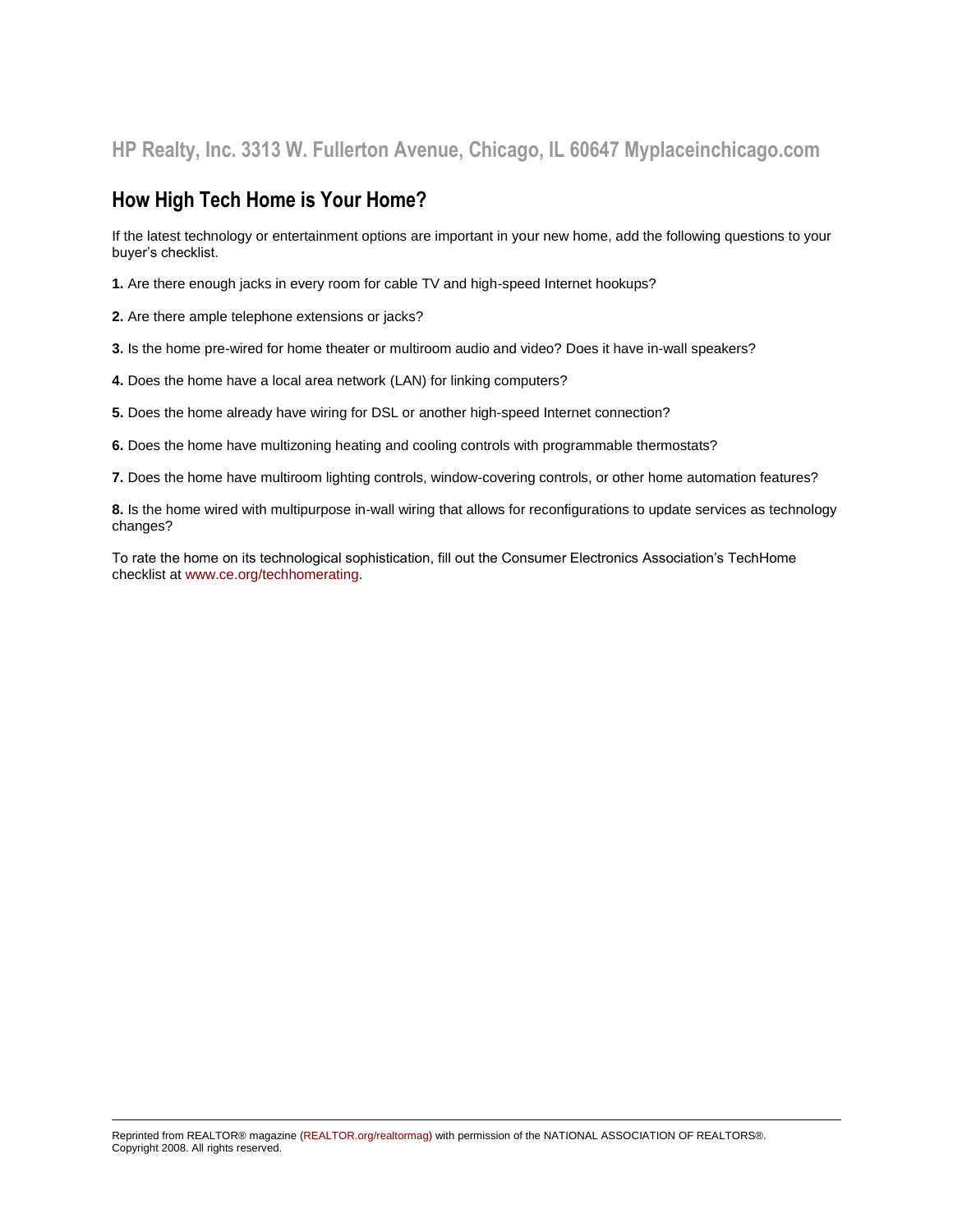# **Pros and Cons of Going Condo**

Condominiums and townhouses offer an affordable option to single-family homes in many markets, and they're ideal for those who appreciate a maintenance-free lifestyle. But before you buy, make sure you do your legwork. These are some of the important elements to consider:

- **Storage.** Some condos have storage lockers, but usually there are no attics or basements to hold extra belongings.
- **Outdoor space.** Yards and outdoor areas are usually smaller in condos, so if you like to garden or entertain outdoors, this may not be a good fit. However, if you dread yard work, this may be the perfect option for you.
- **Amenities.** Many condo properties have swimming pools, fitness centers, and other facilities that would be very expensive in a single-family home.
- **Maintenance.** Many condos have onsite maintenance personnel to care for common areas, do repairs in your unit, and let in workers when you're not home — good news if you like to travel.
- **Security.** Keyed entries and even doormen are common in many condos. You're also closer to other people in case of an emergency.
- **Reserve funds and association fees.** Although fees generally help pay for amenities and provide savings for future repairs, you will have to pay the fees decided by the condo board, whether or not you're interested in the amenity.
- **Resale.** The ease of selling your unit may be dependent on what else is for sale in your building, since units are usually fairly similar.
- **Condo rules.** Although you have a vote, the rules of the condo association can affect your ability to use your property. For example, some condos prohibit home-based businesses. Others prohibit pets, or don't allow owners to rent out their units. Read the covenants, restrictions, and bylaws of the condo carefully before you make an offer.
- **Neighbors.** You're much closer to your neighbors in a condo or town home. If possible, try to meet your closest prospective neighbors.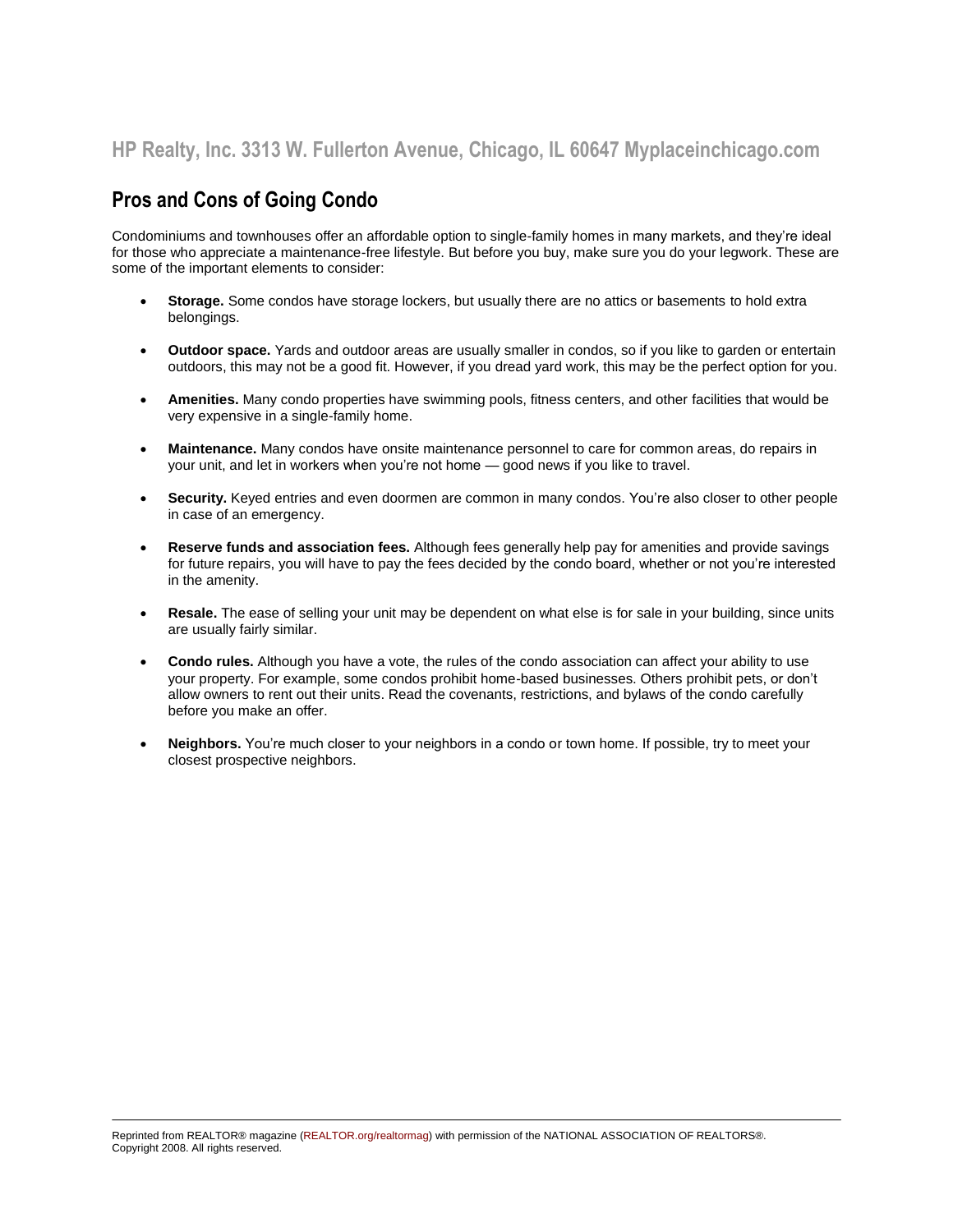# **Questions to Ask When Choosing a REALTOR®**

Make sure you choose a REALTOR® who will provide top-notch service and meet your unique needs.

**1. How long have you been in residential real estate sales? Is it your full-time job?** While experience is no guarantee of skill, real estate — like many other professions — is mostly learned on the job.

**2. What designations do you hold?** Designations such as GRI and CRS® — which require that agents take additional, specialized real estate training — are held by only about one-quarter of real estate practitioners.

**3. How many homes did you and your real estate brokerage sell last year?** By asking this question, you'll get a good idea of how much experience the practitioner has.

**4. How many days did it take you to sell the average home? How did that compare to the overall market?** The REALTOR® you interview should have these facts on hand, and be able to present market statistics from the local MLS to provide a comparison.

**5. How close to the initial asking prices of the homes you sold were the final sale prices?** This is one indication of how skilled the REALTOR® is at pricing homes and marketing to suitable buyers. Of course, other factors also may be at play, including an exceptionally hot or cool real estate market.

**6. What types of specific marketing systems and approaches will you use to sell my home?** You don't want someone who's going to put a For Sale sign in the yard and hope for the best. Look for someone who has aggressive and innovative approaches, and knows how to market your property competitively on the Internet. Buyers today want information fast, so it's important that your REALTOR® is responsive.

**7. Will you represent me exclusively, or will you represent both the buyer and the seller in the transaction?** While it's usually legal to represent both parties in a transaction, it's important to understand where the practitioner's obligations lie. Your REALTOR® should explain his or her agency relationship to you and describe the rights of each party.

**8. Can you recommend service providers who can help me obtain a mortgage, make home repairs, and help with other things I need done?** Because REALTORS® are immersed in the industry, they're wonderful resources as you seek lenders, home improvement companies, and other home service providers. Practitioners should generally recommend more than one provider and let you know if they have any special relationship with or receive compensation from any of the providers.

**9. What type of support and supervision does your brokerage office provide to you?** Having resources such as in-house support staff, access to a real estate attorney, and assistance with technology can help an agent sell your home.

**10. What's your business philosophy?** While there's no right answer to this question, the response will help you assess what's important to the agent and determine how closely the agent's goals and business emphasis mesh with your own.

**11. How will you keep me informed about the progress of my transaction? How frequently?** Again, this is not a question with a correct answer, but it reflects your desires. Do you want updates twice a week or do you not want to be bothered unless there's a hot prospect? Do you prefer phone, e-mail, or a personal visit?

**12. Could you please give me the names and phone numbers of your three most recent clients?** Ask recent clients if they would work with this REALTOR® again. Find out whether they were pleased with the communication style, follow-up, and work ethic of the REALTOR®.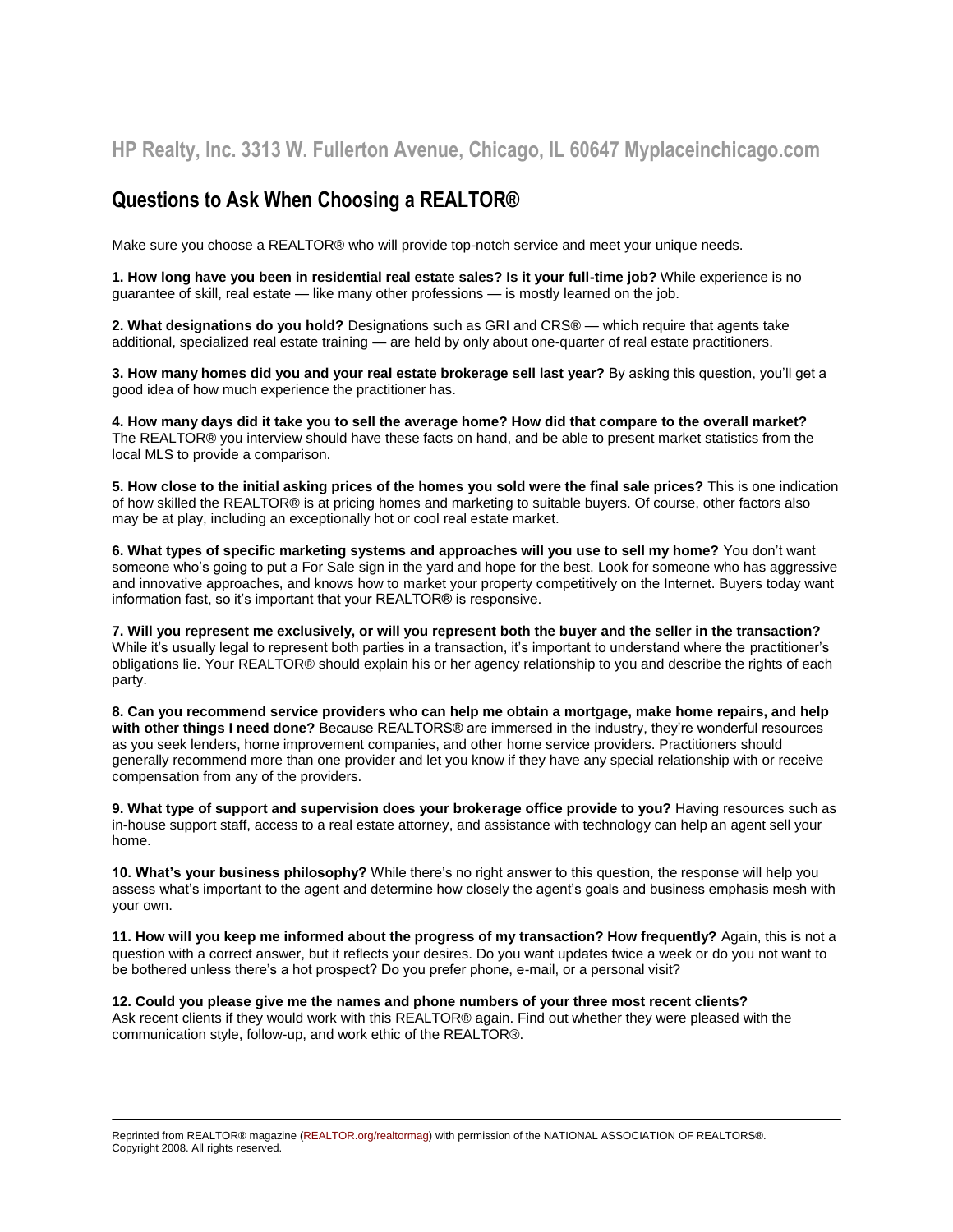# **Take the Stress Out of Homebuying**

Buying a home should be fun, not stressful. As you look for your dream home, keep in mind these tips for making the process as peaceful as possible.

**1. Find a real estate agent who you connect with.** Home buying is not only a big financial commitment, but also an emotional one. It's critical that the REALTOR® you chose is both highly skilled and a good fit with your personality.

**2. Remember, there's no "right" time to buy, just as there's no perfect time to sell.** If you find a home now, don't try to second-guess interest rates or the housing market by waiting longer — you risk losing out on the home of your dreams. The housing market usually doesn't change fast enough to make that much difference in price, and a good home won't stay on the market long.

**3. Don't ask for too many opinions.** It's natural to want reassurance for such a big decision, but too many ideas from too many people will make it much harder to make a decision. Focus on the wants and needs of your immediate family — the people who will be living in the home.

**4. Accept that no house is ever perfect.** If it's in the right location, the yard may be a bit smaller than you had hoped. The kitchen may be perfect, but the roof needs repair. Make a list of your top priorities and focus in on things that are most important to you. Let the minor ones go.

**5. Don't try to be a killer negotiator.** Negotiation is definitely a part of the real estate process, but trying to "win" by getting an extra-low price or by refusing to budge on your offer may cost you the home you love. Negotiation is give and take.

**6. Remember your home doesn't exist in a vacuum.** Don't get so caught up in the physical aspects of the house itself — room size, kitchen, etc. — that you forget about important issues as noise level, location to amenities, and other aspects that also have a big impact on your quality of life.

**7. Plan ahead.** Don't wait until you've found a home and made an offer to get approved for a mortgage, investigate home insurance, and consider a schedule for moving. Presenting an offer contingent on a lot of unresolved issues will make your bid much less attractive to sellers.

**8. Factor in maintenance and repair costs in your post-home buying budget.** Even if you buy a new home, there will be costs. Don't leave yourself short and let your home deteriorate.

**9. Accept that a little buyer's remorse is inevitable and will probably pass.** Buying a home, especially for the first time, is a big financial commitment. But it also yields big benefits. Don't lose sight of why you wanted to buy a home and what made you fall in love with the property you purchased.

**10. Choose a home first because you love it; then think about appreciation.** While U.S. homes have appreciated an average of 5.4 percent annually over from 1998 to 2002, a home's most important role is to serve as a comfortable, safe place to live.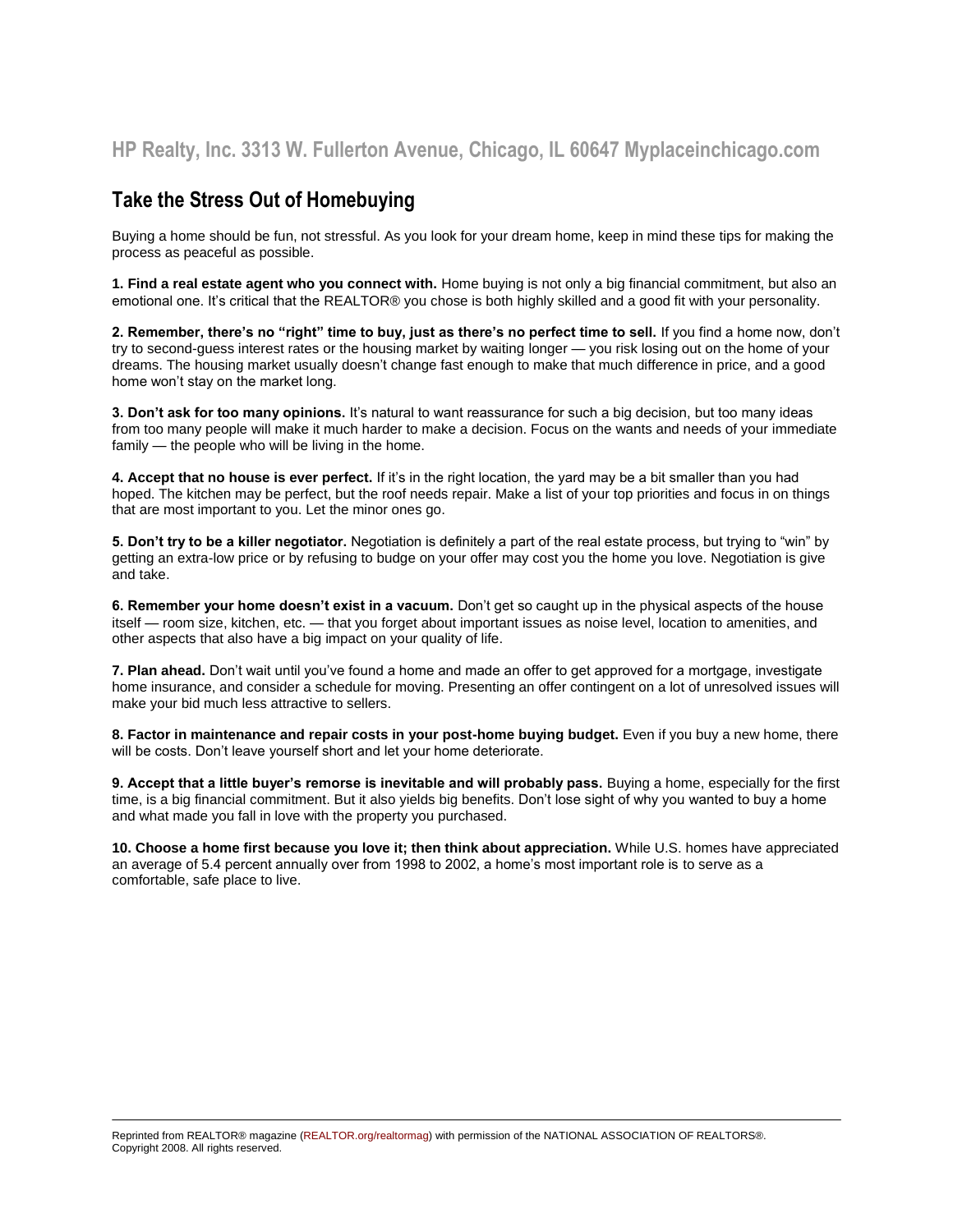# **Tips for Buying in a Tight Market**

Increase your chances of getting your dream house in a competitive housing market, and lower your chances of losing out to another buyer.

**1. Get prequalified for a mortgage.** You'll be able to make a firm commitment to buy and your offer will be more desirable to the seller.

**2. Stay in close contact with your real estate agent to find out about the newest listings.** Be ready to see a house as soon as it goes on the market — if it's a great home, it will go fast.

**3. Scout out new listings yourself.** Look at Web sites such as REALTOR.com, browse your local newspaper's real estate section, and drive through the neighborhood to spot For Sale signs. If you see a home you like, write down the address and the name of the listing agent. Your real estate agent will schedule a showing.

**4. Be ready to make a decision.** Spend a lot of time in advance deciding what you must have in a home so you won't be unsure when you have the chance to make an offer.

**5. Bid competitively.** You may not want to start out offering the absolute highest price you can afford, but don't go too low to get a deal. In a tight market, you'll lose out.

**6. Keep contingencies to a minimum.** Restrictions such as needing to sell your home before you move or wanting to delay the closing until a certain date can make your offer unappealing. In a tight market, you'll probably be able to sell your house rapidly. Or talk to your lender about getting a bridge loan to cover both mortgages for a short period.

**7. Don't get caught in a buying frenzy.** Just because there's competition doesn't mean you should just buy it. And even though you want to make your offer attractive, don't neglect inspections that help ensure that your house is sound.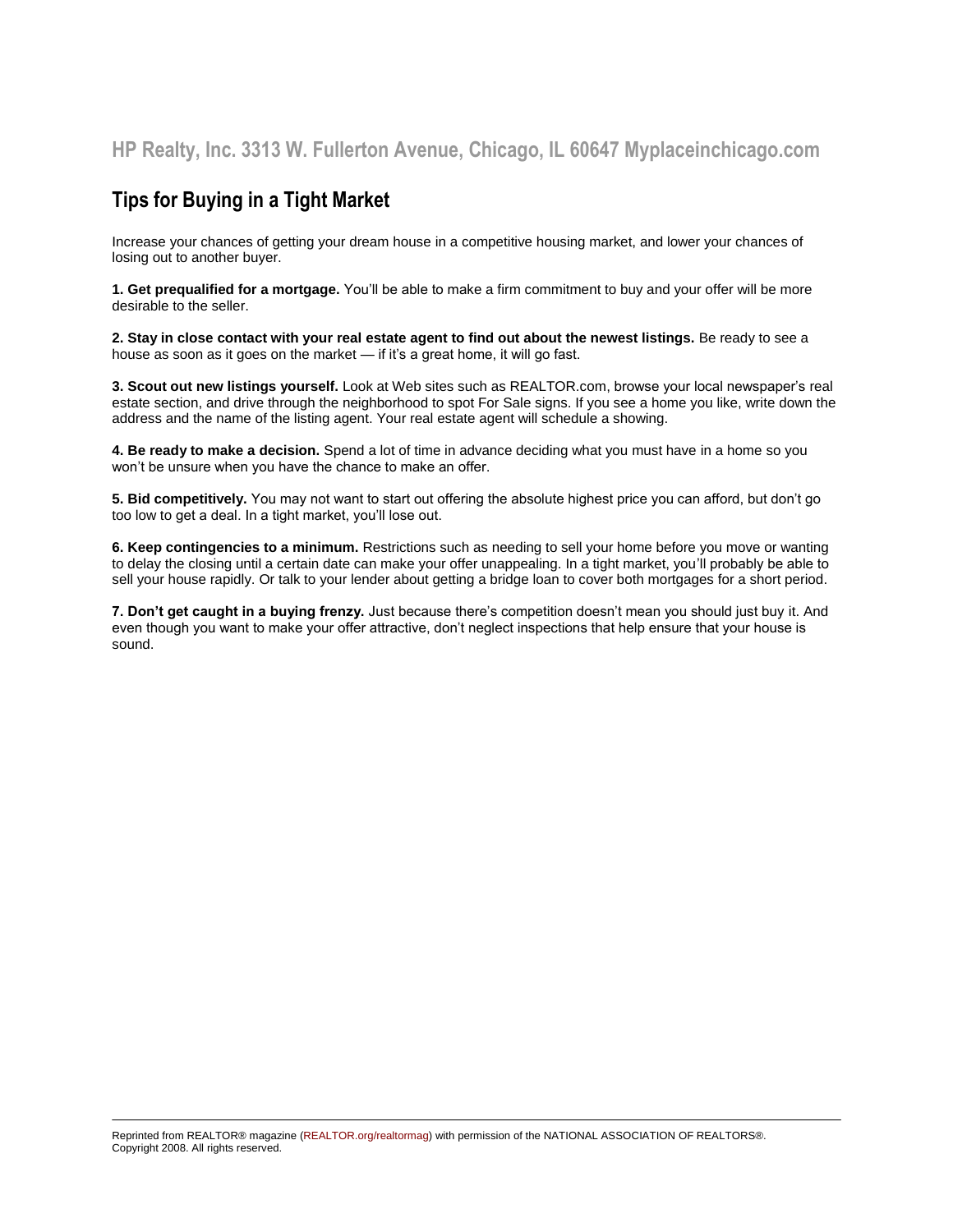# **Tips for Finding the Perfect Neighborhood**

Your neighborhood has a big impact on your lifestyle. Follow these steps to find the perfect community to call home.

- **Is it close to your favorite spots?** Make a list of the activities movies, health club, church, etc. you engage in regularly and stores you visit frequently. See how far you would have to travel from each neighborhood you're considering to engage in your most common activities.
- **Check out the school district.** This is especially important if you have children, but it also can affect resale value. The Department of Education in your town can probably provide information on test scores, class size, percentage of students who attend college, and special enrichment programs. If you have school-age children, visit schools in the neighborhoods you're considering. Also, check out www.schoolmatters.com.
- **Find out if the neighborhood is safe.** Ask the police department for neighborhood crime statistics. Consider not only the number of crimes but also the type — such as burglaries or armed robberies — and the trend of increasing or decreasing crime. Also, is crime centered in only one part of the neighborhood, such as near a retail area?
- **Determine if the neighborhood is economically stable.** Check with your local city economic development office to see if income and property values in the neighborhood are stable or rising. What is the percentage of homes to apartments? Apartments don't necessarily diminish value, but do mean a more transient population. Do you see vacant businesses or homes that have been for sale for months?
- **See if you'll make money.** Ask a local REALTOR® or call the local REALTOR® association to get information about price appreciation in the neighborhood. Although past performance is no guarantee of future results, this information may give you a sense of how good of an investment your home will be. A REALTOR® or the government planning agency also may be able to tell you about planned developments or other changes in the neighborhood — like a new school or highway — that might affect value.
- **Make personal observations.** Once you've narrowed your focus to two or three neighborhoods, go there and walk around. Are homes tidy and well maintained? Are streets quiet? How does it feel? Pick a warm day if you can and chat with people working or playing outside.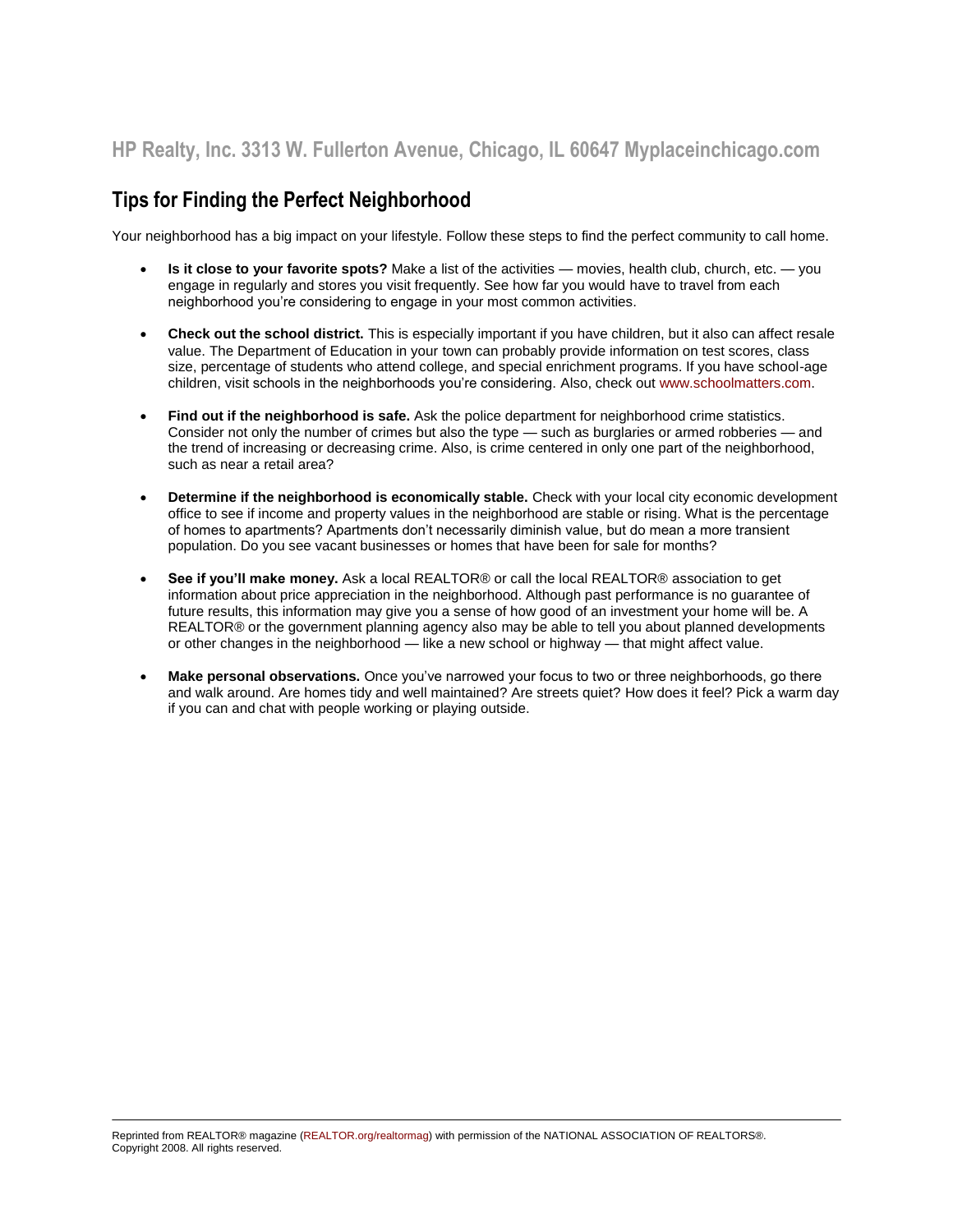# **What a Home Inspection Should Cover**

Home inspections will vary depending on the type of property you are purchasing. A large historic home, for example, will require a more specialized inspection than a small condominium. However, the following are the basic elements that a home inspector will check. You can also use this list to help you evaluate properties you might purchase.

For more information, try the virtual home inspection at [www.ASHI.org,](http://www.ashi.org/) the Web site of the American Society of Home Inspectors.

**Structure:** A home's skeleton impacts how the property stands up to weather, gravity, and the earth. Structural components, including the foundation and the framing, should be inspected.

**Exterior:** The inspector should look at sidewalks, driveways, steps, windows, and doors. A home's siding, trim, and surface drainage also are part of an exterior inspection.

- **Doors and windows**
- **Siding (brick, stone, stucco, vinyl, wood, etc.)**
- **Driveways/sidewalks**
- **Attached porches, decks, and balconies**

**Roofing**: A well-maintained roof protects you from rain, snow, and other forces of nature. Take note of the roof's age, conditions of flashing, roof draining systems (pooling water), buckled shingles, loose gutters and downspouts, skylight, and chimneys.

**Plumbing:** Thoroughly examine the water supply and drainage systems, water heating equipment, and fuel storage systems. Drainage pumps and sump pumps also fall under this category. Poor water pressure, banging pipes, rust spots, or corrosion can indicate problems.

**Electrical:** Safe electrical wiring is essential. Look for the condition of service entrance wires, service panels, breakers and fuses, and disconnects. Also take note of the number of outlets in each room.

**Heating:** The home's heating system, vent system, flues, and chimneys should be inspected. Look for age of water heater, whether the size is adequate for the house, speed of recovery, and energy rating.

**Air Conditioning:** Your inspector should describe your home cooling system, its energy source, and inspect the central and through-wall cooling equipment. Consider the age and energy rating of the system.

**Interiors:** An inspection of the inside of the home can reveal plumbing leaks, insect damage, rot, construction defects, and other issues. An inspector should take a close look at:

- **Walls, ceilings and floors**
- **Steps, stairways, and railings**
- **Countertops and cabinets**
- **Garage doors and garage door systems**

**Ventilation/insulation:** To prevent energy loss, check for adequate insulation and ventilation in the attic and in unfinished areas such as crawlspaces. Also look for proper, secured insulation in walls. Insulation should be appropriate for the climate. Excess moisture in the home can lead to mold and water damage.

**Fireplaces:** They're charming, but they could be dangerous if not properly installed. Inspectors should examine the system, including the vent and flue, and describe solid fuel burning appliances.

*Source: American Society of Home Inspectors (www.AHSI.org)*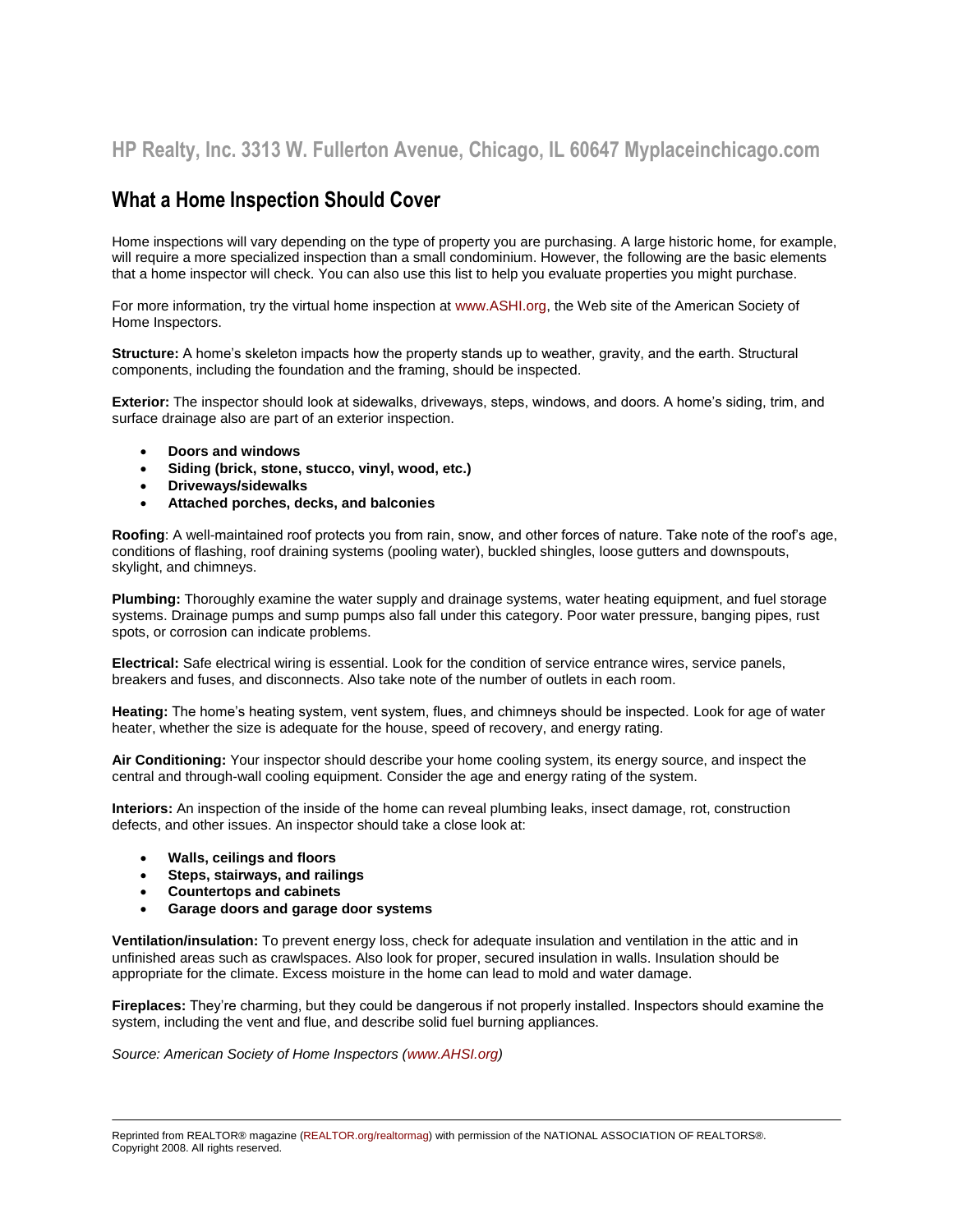# **What Not to Overlook on a Final Walk-through**

It's guaranteed to be hectic right before closing, but you should always make time for a final walk-through. Your goal is to make sure that your home is in the same condition you expected it would be. Ideally, the sellers already have moved out. This is your last chance to check that appliances are in working condition and that agreed-upon repairs have been made. Here's a detailed list of what not to overlook for on your final walk-through.

Make sure that:

- Repairs you've requested have been made. Obtain copies of paid bills and warranties.
- There are no major changes to the property since you last viewed it.
- All items that were included in the sale price draperies, lighting fixtures, etc. are still there.
- Screens and storm windows are in place or stored.
- All appliances are operating, such as the dishwasher, washer and dryer, oven, etc.
- Intercom, doorbell, and alarm are operational.
- Hot water heater is working.
- No plants or shrubs have been removed from the yard.
- Heating and air conditioning system is working
- Garage door opener and other remotes are available.
- Instruction books and warranties on appliances and fixtures are available.
- All personal items of the sellers and all debris have been removed. Check the basement, attic, and every room, closet, and crawlspace.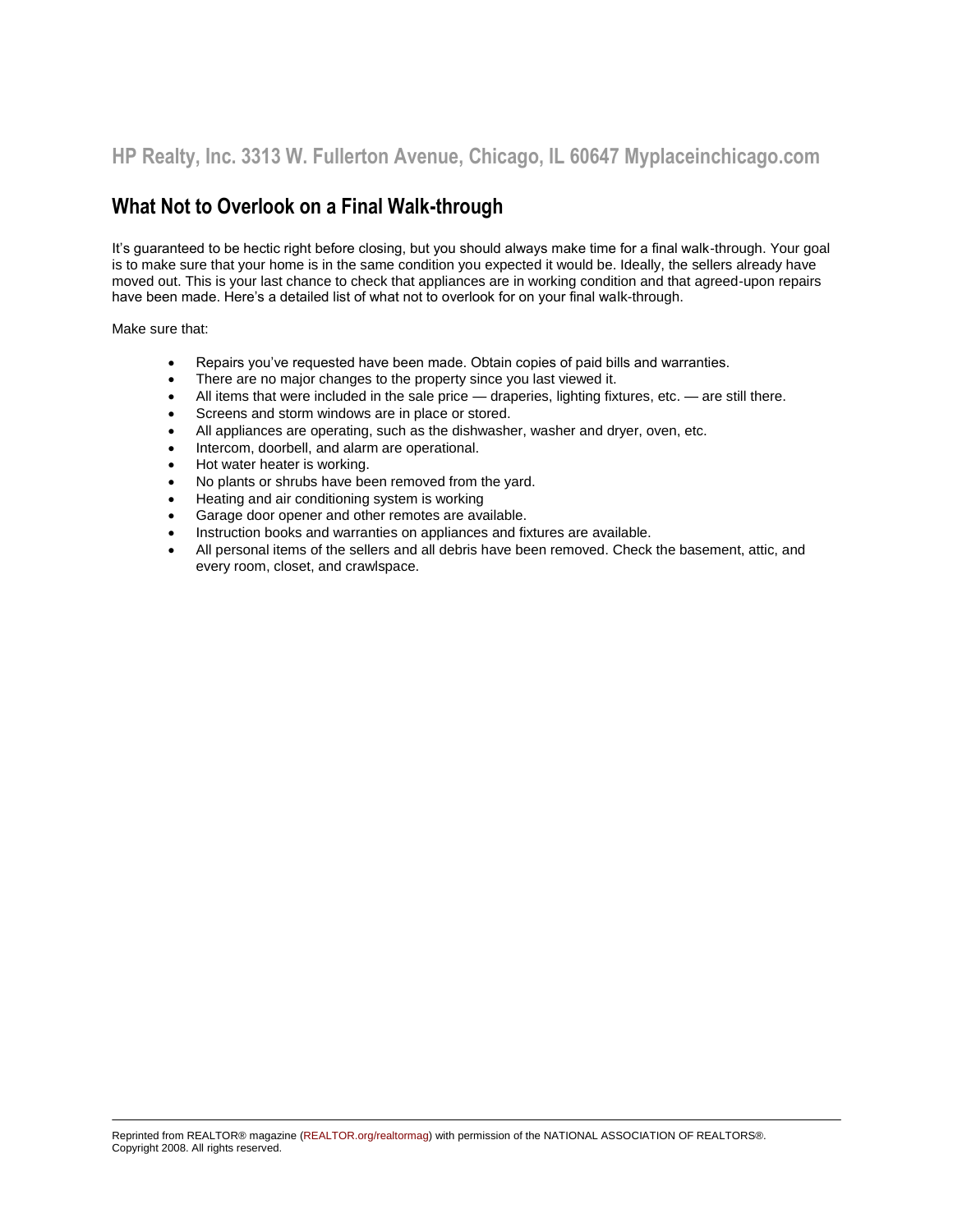# **What's a Home Warranty?**

A home warranty is a service contract, normally for one year, which helps protect home owners against the cost of unexpected covered repairs or replacement on their major systems and appliances that break down due to normal wear and tear. Coverage is for systems and appliances in good working order at the start of the contract.

Check your home warranty policy to see which of the following items are covered. Also find out if the policy covers the full replacement cost of an item.

- Plumbing
- Electrical systems
- Furnace
- Water heater
- Heating ducts
- Water pump
- Dishwasher
- Garbage disposal
- Stove/cooktop/ovens
- Microwave
- Refrigerator
- Washer/dryer
- Swimming pool (may be optional)

*Source: American Home Shield[, www.ahswarranty.com,](http://www.ahswarranty.com/) REALTOR® Benefits Partner*